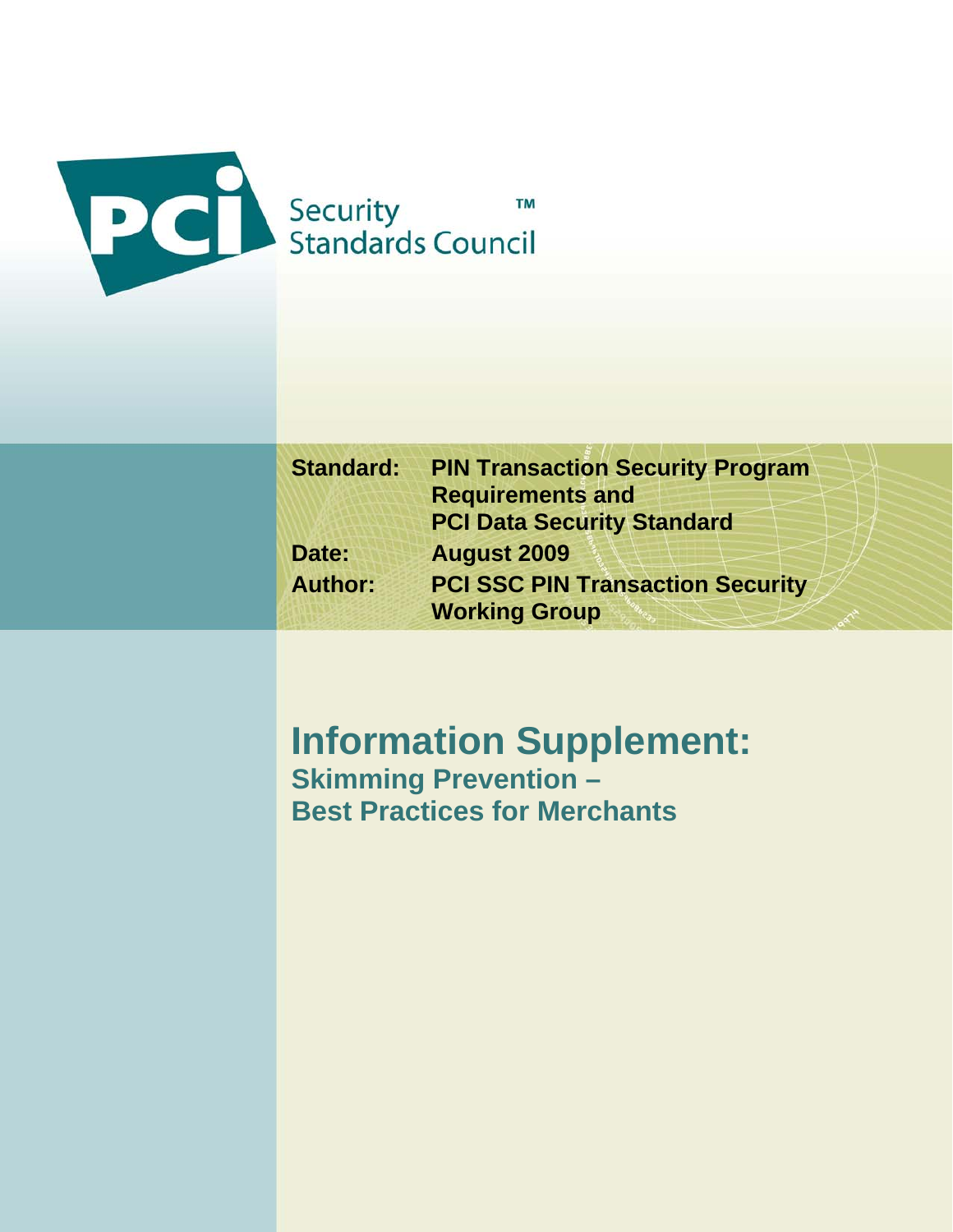

# **Table of Contents**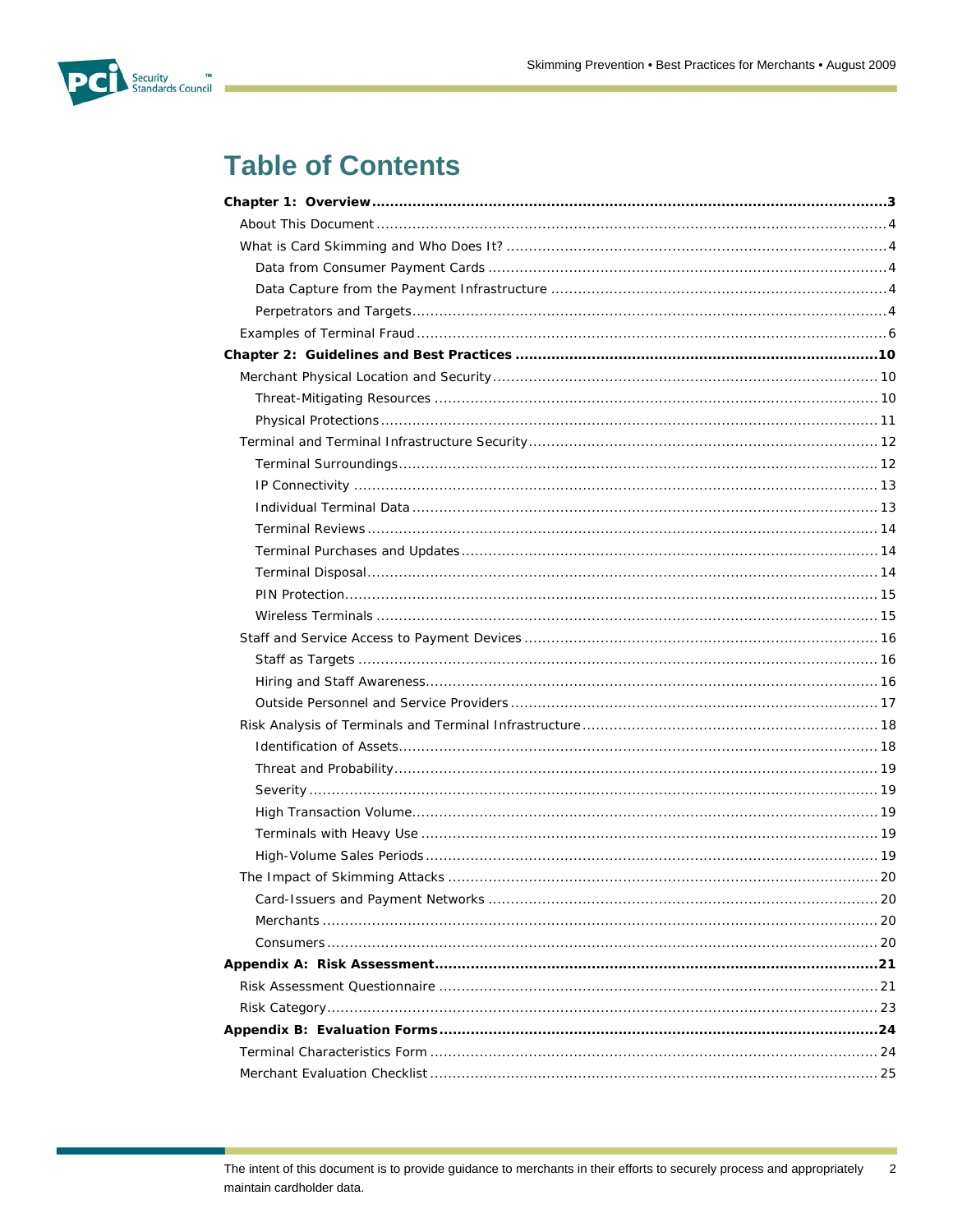<span id="page-2-0"></span>

# **Chapter 1: Overview**

The primary mission of the Payment Card Industry Security Standards Council (PCI SSC) is to ensure the security of payment data and the security of the payment infrastructure that processes that data. PCI SSC is committed to build trust in the payment process and payment infrastructure for the benefit of all constituents. As the threats and vulnerabilities of fraud evolve, payment constituents can and should expect the emergence of further security standards and requirements for terminal types, terminal infrastructure, payment devices, and payment process.

This document was created to assist and educate merchants regarding security best practices associated with skimming attacks. Though currently not mandated by PCI SSC, guidelines and best practices documents are produced to help educate and create awareness of challenges faced by the payment industry. The guidelines are the result of industry and law enforcement understanding of the current and evolving threat landscape associated with skimming. In addition we have incorporated known best practices, currently conducted by many merchants, to mitigate skimming attacks taking place in their respective point-of-sale environments. .

This document contains a non-exhaustive list of security guidelines that can help merchants to:

- Be aware of the risks relating to skimming.
- Be aware of the vulnerabilities inherent the use of point-of-sale terminals and terminal infrastructure.
- Be aware of the vulnerabilities associated with staff that has access to consumer payment devices.
- Prevent or deter criminal attacks against point-of-sale terminals and terminal infrastructure.
- Identify any compromised terminals as soon as possible and notify the appropriate agencies to respond and minimize the impact of a successful attack.

Additional security can—and must—be provided by merchants to enhance the security provided by the current PCI SSC standards and payment terminal vendors. Merchants have an obligation to ensure their respective payment systems and infrastructure are secure. Merchants are the first line of defense for POS fraud and are involved in the execution of the vast majority of controls suggested or required by PCI SSC. Merchants can achieve appropriate security and trust levels at the point of sale by considering all the factors that can influence overall security in their terminal environment and taking the necessary countermeasures detailed in this document to ensure an appropriate level of security.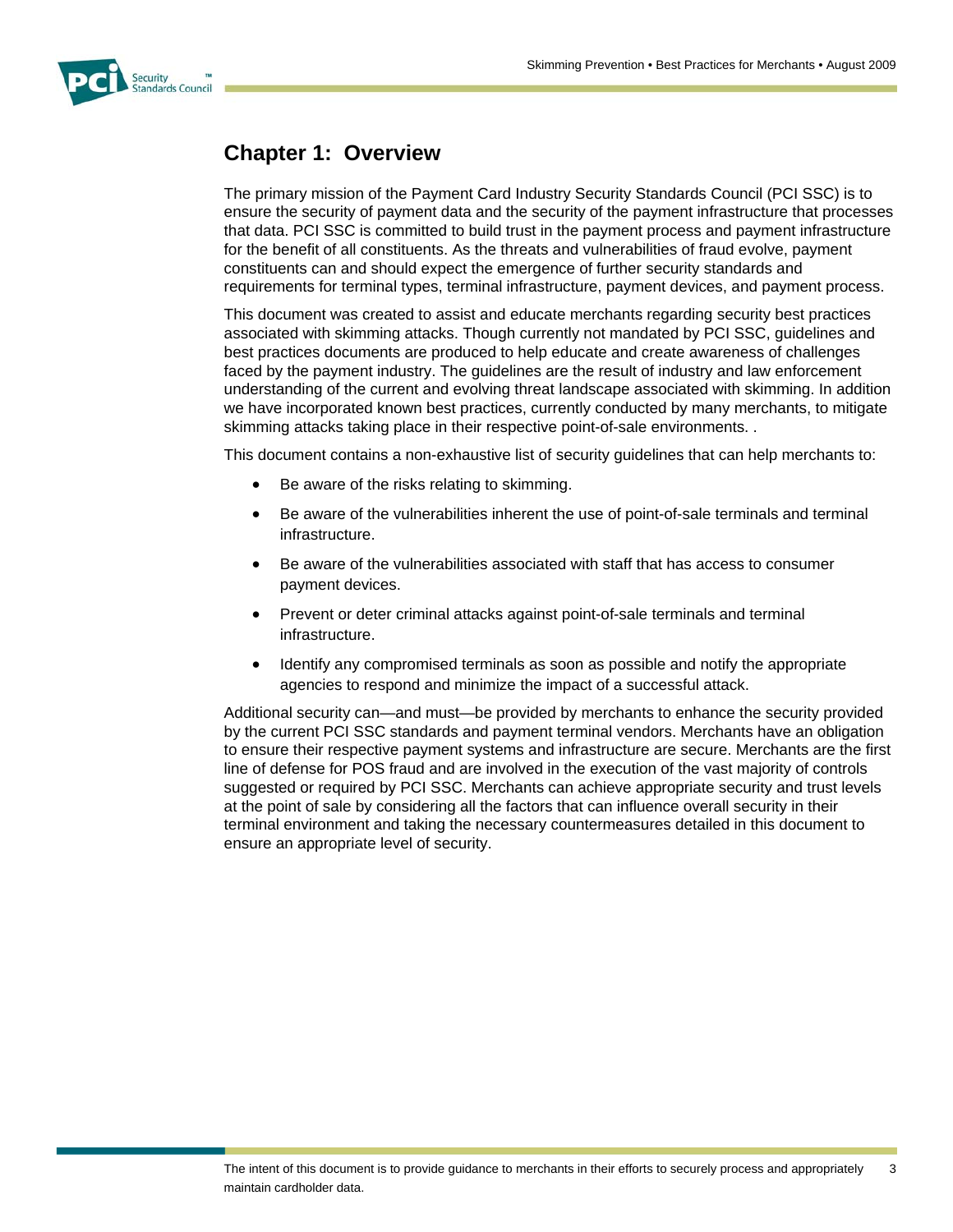<span id="page-3-0"></span>

# **About This Document**

This document consists of the following:

**Chapter 1** provides a general overview; describes exactly what card skimming is, who does it, and how it impacts the various payment constituents; and provides some real-life examples of compromised terminals.

**Chapter 2** provides an extensive list of best practices and guidelines merchants need to consider if they have not done so all ready. The list identifies threats and challenges and possible remedies merchants can take to mitigate the risk of being a victim of a skimming attack.

**Appendix A** provides an option for the merchant to further quantify risk associated with merchant location and terminal infrastructure.

**Appendix B** provides a checklist that merchants can use to identify and track terminal assets.

# <span id="page-3-1"></span>**What is Card Skimming and Who Does It?**

Skimming is the unauthorized capture and transfer of payment data to another source, for fraudulent purposes. This unauthorized capture and transfer of payment data is different than mass data compromise breaches, and can result from one of two event types.

#### <span id="page-3-2"></span>*Data from Consumer Payment Cards*

The first type of skimming event is the acquisition of payment data directly from the consumer's payment device (payment card). This is normally accomplished through a small, portable card reader. Normally this occurs during a payment transaction conducted by the consumer at a merchant location and usually involves internal merchant personnel who have both criminal intent and direct access to the consumer payment device (payment card) with little or no observation at the time of payment. The majority of skimming attacks deal with the capture of payment data from magnetic-stripe payment cards.

#### *Data Capture from the Payment Infrastructure*

<span id="page-3-3"></span>The second type of skimming event results from the capture of payment data within the payment infrastructure at the merchant location, with a focus on compromised POS terminals and their respective infrastructures (terminal locations, wires, communication channels, switches, etc). Criminals will insert electronic equipment, by various means, into the terminal or the terminal infrastructure, in order to capture consumer account data. The skimming equipment can be very sophisticated, small, and difficult to identify. Often it is hidden within the terminal so neither the merchant nor the cardholder knows that the terminal has been compromised.

#### *Perpetrators and Targets*

<span id="page-3-4"></span>Understanding the lengths that criminals go to in order to obtain and compromise account data may help you understand the necessity of taking sufficient measures to make it significantly more difficult for the criminals to target your particular location.

#### **Who Does It?**

Regardless of how it is achieved, skimming is a highly profitable criminal activity, difficult to prevent and detect. As a result, it appeals to both ends of the criminal spectrum:

 The most sophisticated and dedicated organized criminal elements, leading to very complex and surprisingly effective attacks on the merchant terminal infrastructure; and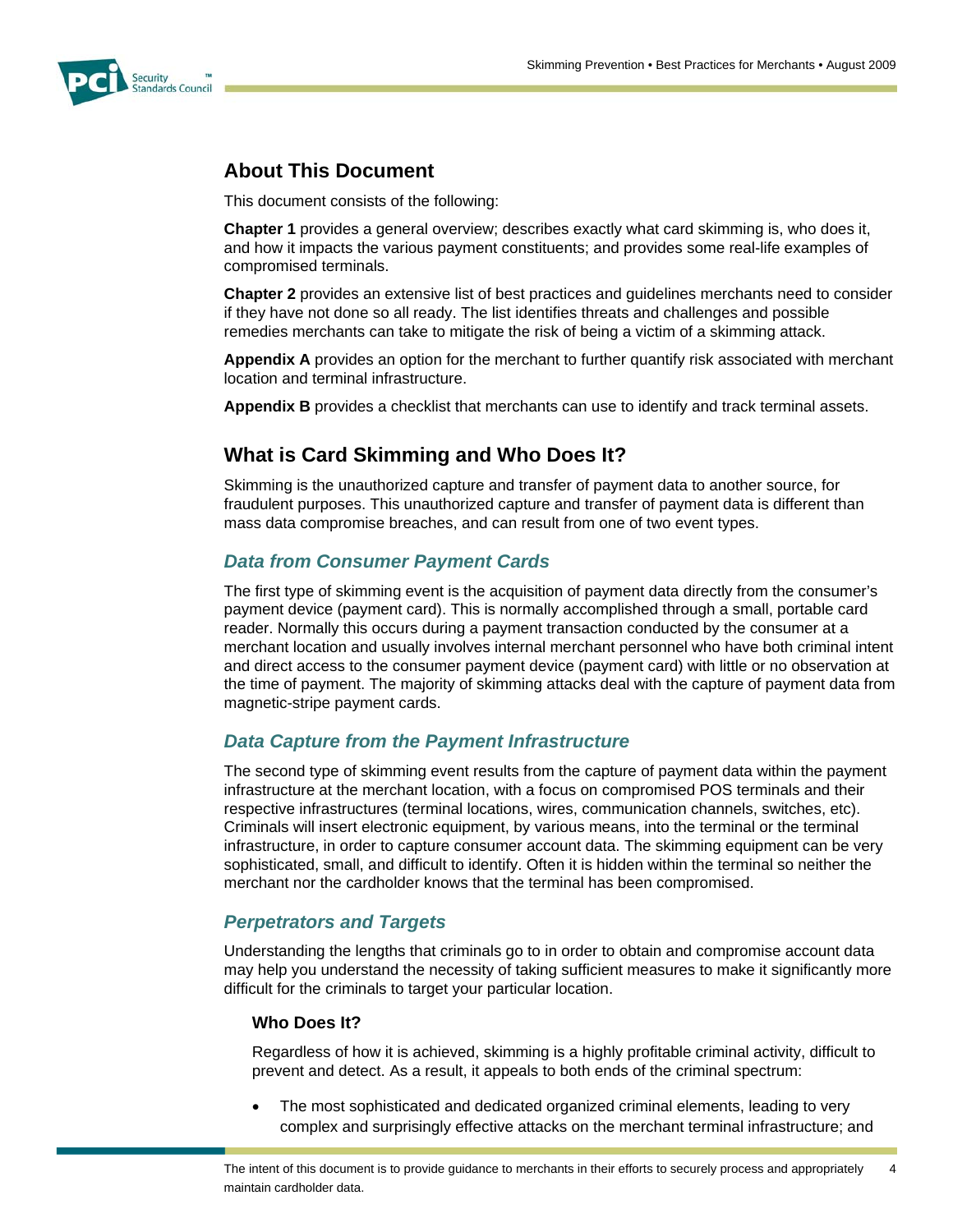

 The most common, least sophisticated of criminal elements, who use readily available, simple technology and direct access to consumer payment cards.

Criminals want a high and rapid rate of return, regardless of the type of theft they are considering. Skimming allows them to capture massive amounts of account details in a short amount of time, with low risk of detection. As a result, it often is their first and foremost consideration.

#### **Targets**

#### *PIN Data*

In addition to the acquisition of account data on the card, criminals are very interested in the acquisition of PIN data. The industry and law enforcement have seen significant efforts to acquire PINs at the payment terminal by the following means, among others:

- "Shoulder-surfing" by individuals stationed nearby the POS device
- Placement of fake PIN entry devices (PEDs), ATMs, or readers and CCTV cameras directed at the PED on the payment terminal

#### *Unattended or Temporarily Unmanned Terminals*

Merchant locations that for a wide variety of justifiable business needs have self-service terminals, unattended payment terminals, exterior payment terminals, and/or multiple terminal locations not manned all the time, for all shifts, are prime targets for intrusive terminal and terminal infrastructure attacks.

Criminals will also target large multi-lane retailers where, during less busy periods, not all of the lanes are used and terminals are effectively left unattended. Criminals will steal terminals, compromise them, and then return them to either the same store or to another store in the same chain.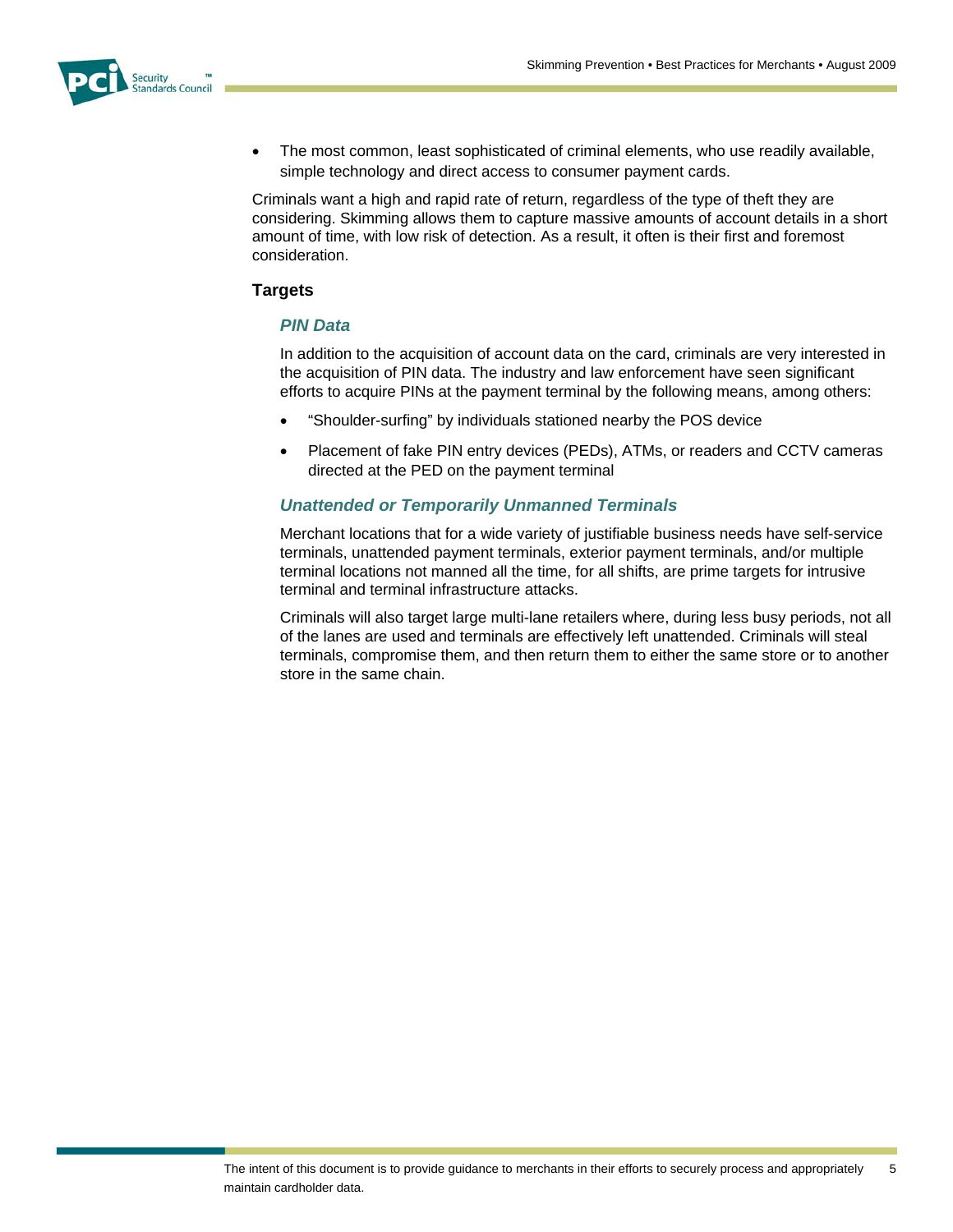<span id="page-5-0"></span>

# **Examples of Terminal Fraud**

The following photographs are designed to assist in understanding the attack techniques used by criminals at merchant locations.



Terminals will have a sticker attached to the underside, which provides details of the product and will include a serial number. The majority of terminals will also have a method of displaying the serial number electronically.

As part of your regular checks, note the serial number on the back of the terminal and check this against the electronic serial number.

Additionally, run your finger along the label to check that it is not hiding a compromise.

Terminals often have security stickers, or company stickers placed over screw holes or seams that will act as indicators if the case has been opened.

Criminals often remove these labels when compromising terminals and may replace them with their own printed versions.

When you first receive the terminal, make careful note of label position, color, and materials used.

Also look for any signs that the label may have been removed or tampered with.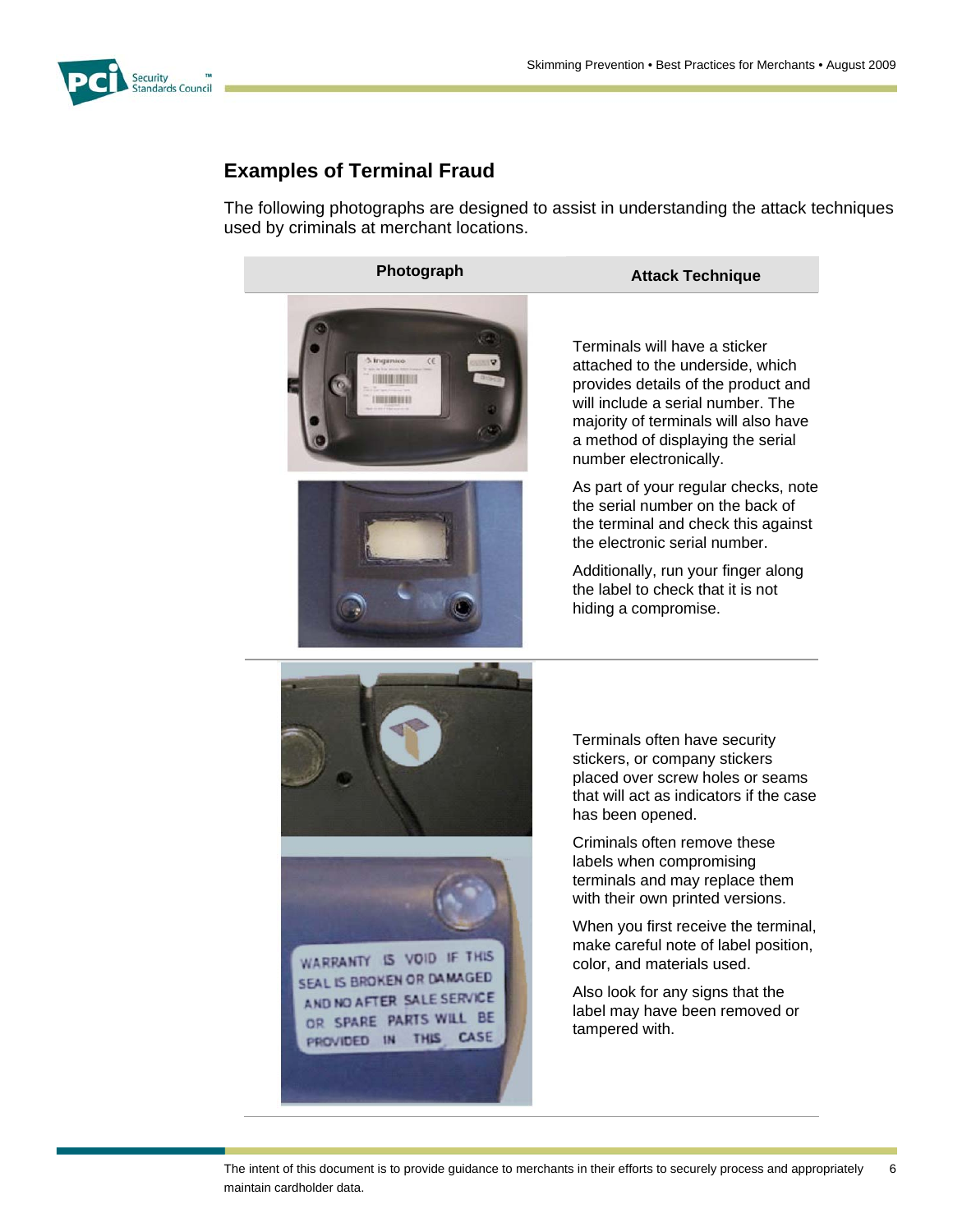

### **Photograph Attack Technique Attack Technique**



Skimming devices hidden within the terminal will not be visible and neither the merchant staff nor the cardholder will know that the card has been skimmed.

This picture shows a skimming device inserted in a terminal. This would have been hidden by the SIM card cover plate.



Key loggers are used to record all keystrokes made, in this case by an electronic cash register.

Key loggers can be very small and can look like part of the normal cabling. It is therefore essential to pay close attention to detail when performing any inspection.



Changes to terminal connections can be difficult to spot.

In these images, the criminals completely changed the cable used to connect the terminal to the base unit.

This was to incorporate the additional wires required to capture card data.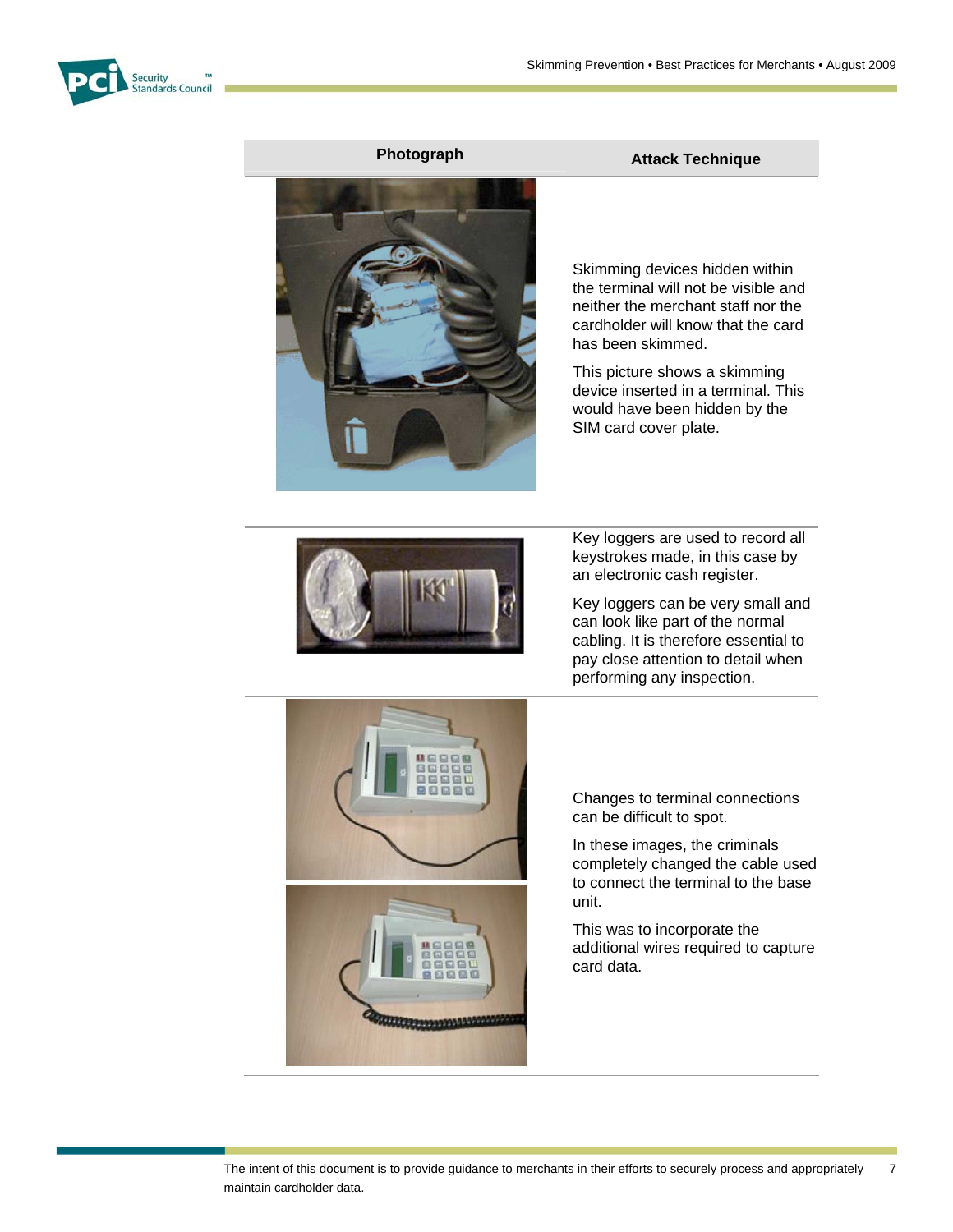

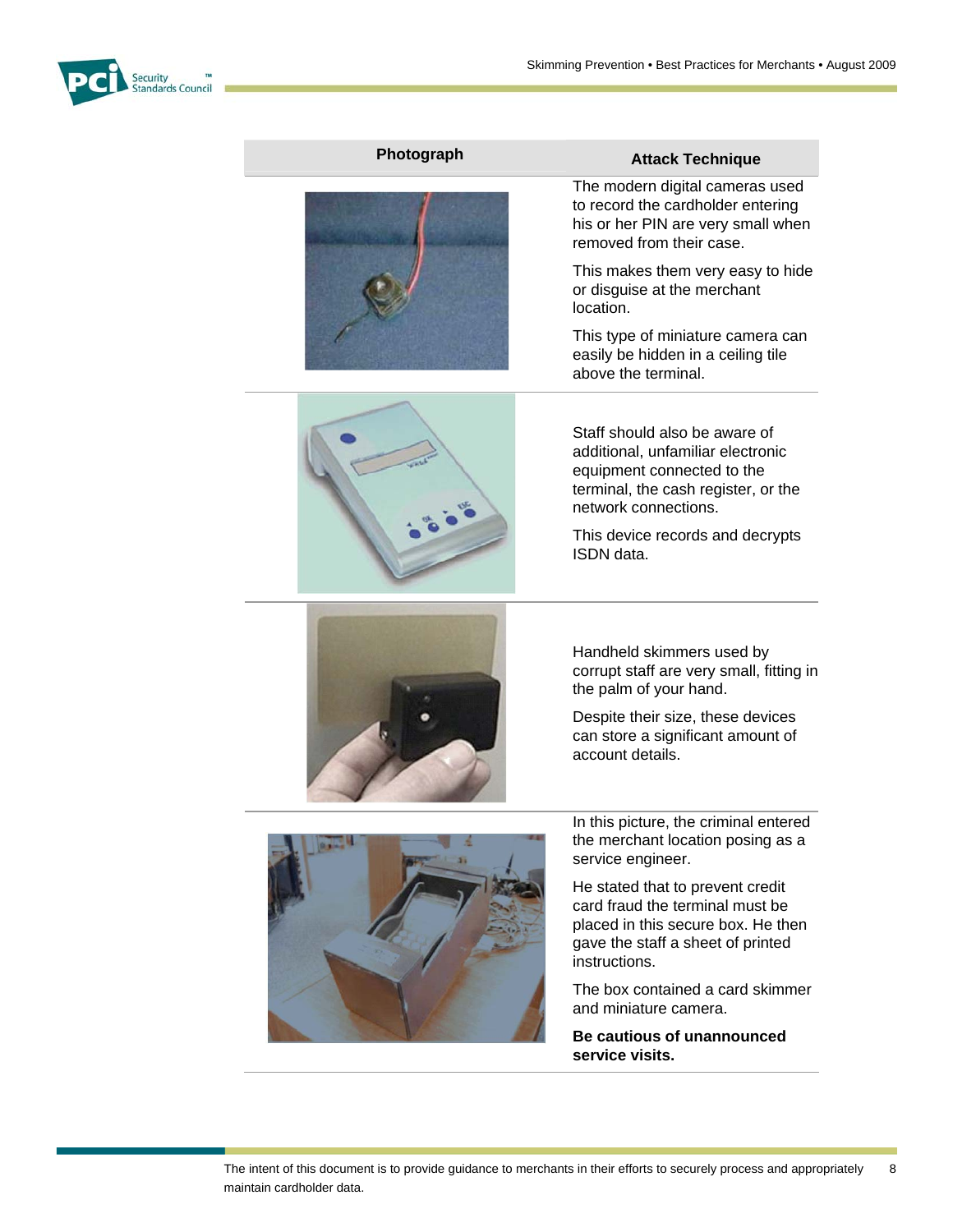





# **Photograph Attack Technique**

These devices were used to connect into the telephone exchange of a shopping mall to record all transmissions from the stores to the merchant's financial institution.

Such devices usually consist of voice recorders or MP3 players with very large memories. Often they have external batteries for improved life.



This aerial view clearly shows how Wi-Fi signals can extend far beyond the four walls of the merchant location.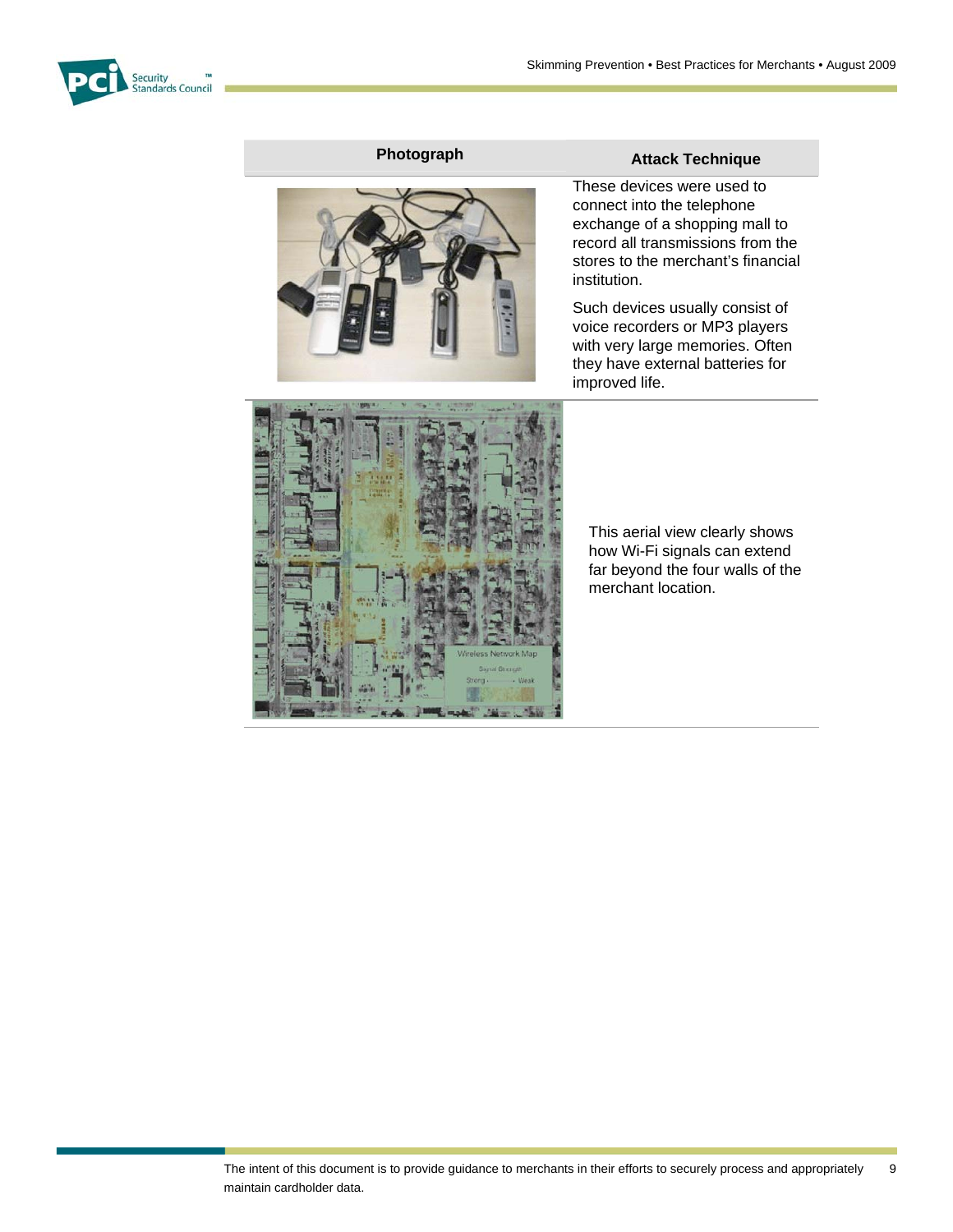<span id="page-9-0"></span>

# **Chapter 2: Guidelines and Best Practices**

Best practices and security guidelines for the prevention of skimming are based on successfully established countermeasures as identified by the merchant community, and known criminal activity as observed and investigated by the payment industry and law enforcement.

Guidelines and best practices fall within three major areas.

- **Merchant Physical Location and Security:** Many merchants have realized the benefits of operational and physical security countermeasures that not only provide a consistent brand image and transparent consumer experience, but also have the necessary physical security and operational controls required to support their retail locations and POS environment.
- **Terminals and Terminal Infrastructure Security:** Leveraging PCI SSC standards and approved devices should be considered a core component of any terminal security effort. Merchants should make every effort to leverage and use the controls, standards, and devices, already established by PCI SSC for the protection of devices and data at the point of sale. The guidelines and recommended practices we provide complement those standards.
- **Staff and Service Access to Payment Devices:** Employee and staff conduct should be a critical concern to all merchants, specifically in the processing of payment data and services.

# <span id="page-9-1"></span>**Merchant Physical Location and Security**

The merchant's physical location, nature of business, and payment terminal structure has a significant impact on the likelihood of being targeted by criminal organizations for skimming. Merchants select and operate their business locations based on a wide variety of business conditions and requirements. These include but are not limited to the type of business a merchant has, the brand image they wish to project, the type of customer they seek, the cost to operate a facility, the ability to access and maintain an employee base, the ability to get consumer throughput based on retail location, and security and environmental issues required for the business.

A merchant's physical location, once selected, must rely on physical security and operational controls to maintain a safe and secure environment for their employees, customers, and their line of business. The need to conduct a formal security risk analysis to identify risks, both logical/systems-based risk analysis and physical/operational-based risk analysis, for the business is critical to a merchant's overall operation and success.

Relative to physical location and business type, a merchant's ability to mitigate terminal and terminal infrastructure attacks is based primarily on the extent of the physical security and security operations (monitoring) that can be supported by the business.

#### *Threat-Mitigating Resources*

<span id="page-9-2"></span>Merchants are encouraged to use every possible resource they have available to mitigate the threat. This would include but not be limited to:

- The use of physical security systems;
- Physical security structure and design techniques for the pos and the retail space in general;
- Security operational processes;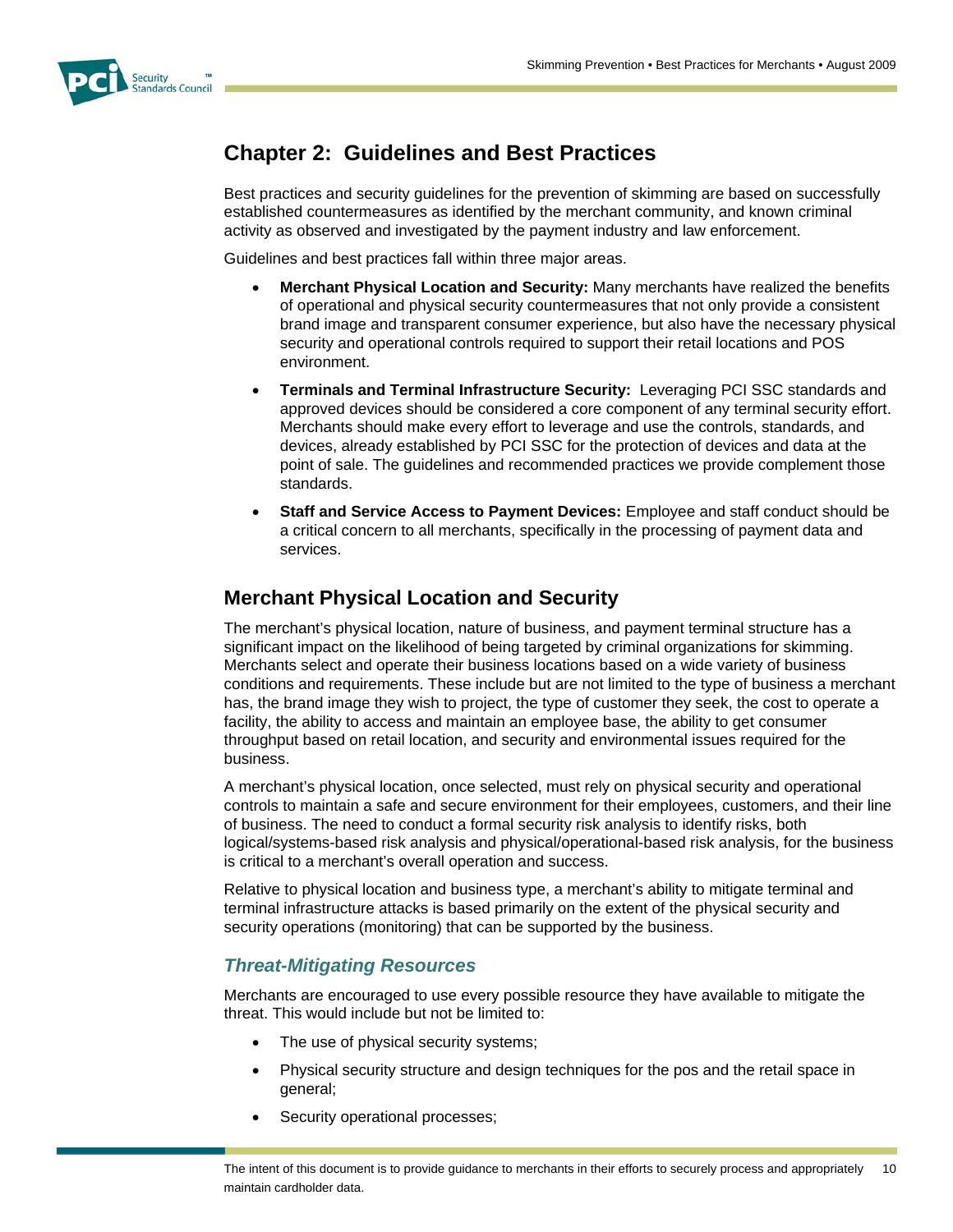<span id="page-10-0"></span>

- Terminal checklists and procedures;
- The use of terminal and payment equipment which adheres to PCI SSC standards; and
- The use of security consultants and security services (guard operations).

#### *Physical Protections*

Some best practices suggested for terminal and terminal infrastructure relative to site location and business type include the following:

#### **Terminals**

- Design payment locations with the additional intent to control customer access to payment technology and the payment location. Designs should include the protection and security of equipment and the respective cables and power sources. Security should extend into the ceiling and below flooring levels of the payment location, when applicable.
- Leverage and use vendor controls for terminal equipment and payment devices to their fullest extent possible.
- Leverage current DSS and PCI SSC standards and practices for terminals, terminal infrastructure, and the payment data they process. Also look to the new device standards for the protection of PIN data using approved POS PED, EPP, and UPT devices.
- Secure all terminals to the physical structure of the payment location when possible. (See "Terminal Security and Terminal Infrastructure Security" below). Place payment terminals and technology in a manner that offers the greatest level of security (less consumer and employee access), observation, and monitoring when possible.
- Physically secure and alarm all remote or self-service terminal payment environments to the greatest extent possible. Use long-standing retail physical security concepts (facility and site lighting, facility and site access, physical security systems, security operations and checks, etc.) to complement payment locations and support terminal security needs. Focus specifically on unattended terminals and payment locations to prevent skimming attacks.

#### **Terminal Infrastructure**

- Secure terminal wiring and communication lines with conduit or within physical structures of the facility when allowed or required by local building codes. Limit exposed terminal cable and wire or non-secure channels for communication infrastructure when possible. The intent should be to make it as difficult to access terminal wiring and cabling as possible, requiring more time on site to tamper or compromise terminal cabling.
- Protect all telephone rooms, panels, routers, drops, and connections that support terminal infrastructure. Use locks and control access to sensitive electrical and telephone closets that support payment infrastructure. Conduct regular checks of this infrastructure as required with management and security staff trained to be on the lookout for compromises.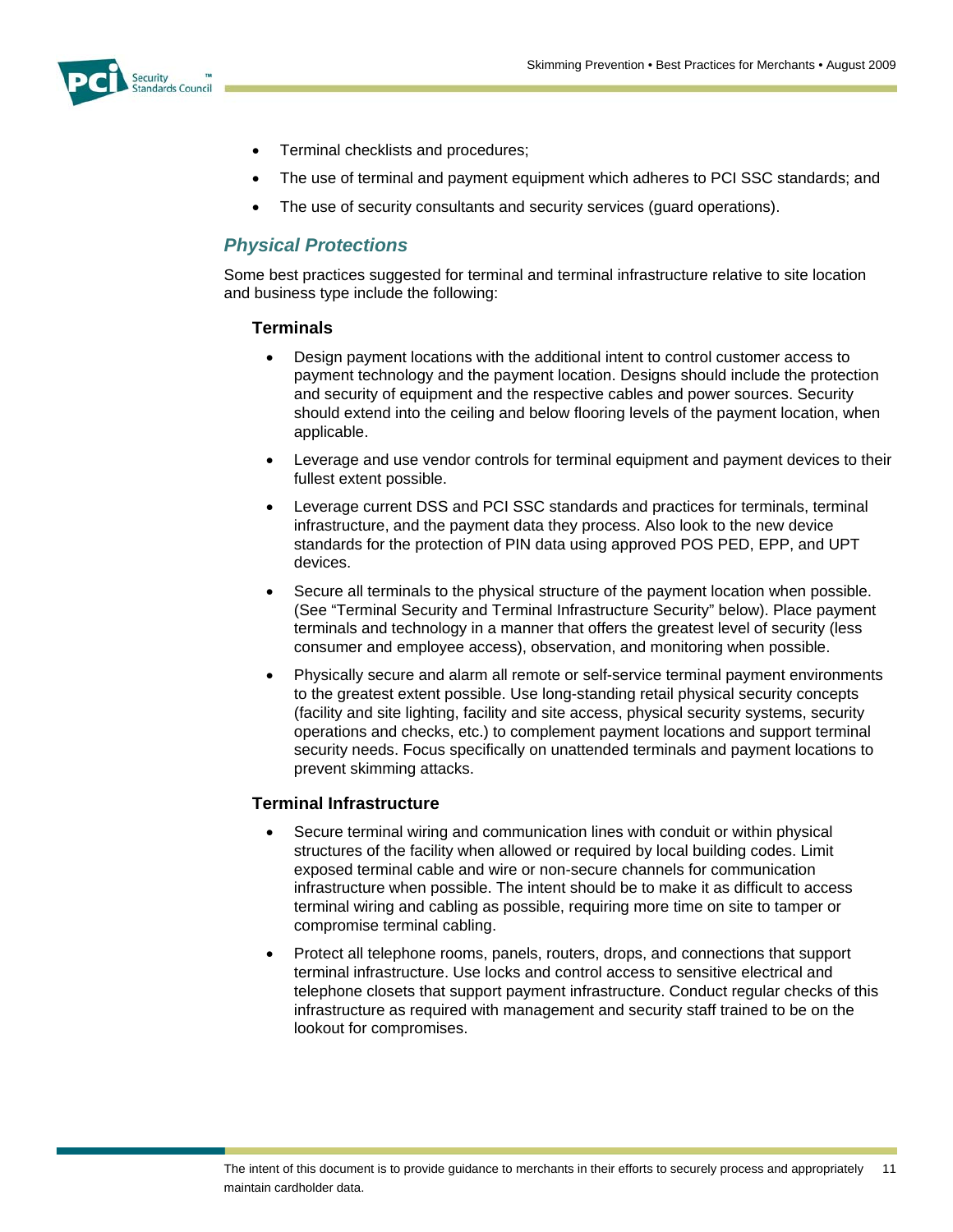

#### *Note:*

*PCI SSC recommends that duty staff do not have direct unencumbered access to surveillance cameras, recording and control equipment, or tapes. Management or security personnel should review recordings on a recurring basis or when required to support an incident.*

#### **Cameras, Placement, Access, and Image Storage**

- Use applicable lighting to support payment environments and CCTV monitoring capabilities as required. Ensure ATMs are well lighted and meet minimum physical requirements as defined by the appropriate regulatory mandates.
- The surveillance cameras should be sited such that they record the area around the POS PED device, without actually being capable of recording any PIN number entered.
- Support PCI SSC guidelines for 90-day storage of CCTV images.
- Locate cameras to cover primary site entrances and facility entrances. Use CCTV to monitor payment lanes and locations when possible. Facility cameras provide a level of deterrence and a record of activity that can be used to support investigations.
- Immediately examine all terminals if a camera has been moved, damaged, or if images have been blocked. This may be an indicator that criminals have targeted your merchant location.
- Note the following:
	- Time stamps in case the camera was switched off for a period of time.
	- Any blackouts.
	- Any period when the CCTV image is blocked.
	- Any incidence when the camera is moved.

# <span id="page-11-0"></span>**Terminal and Terminal Infrastructure Security**

It is very important to fully understand the security implications of your terminal environment. Where you choose to locate your terminal(s) – and everything that surrounds the terminal – has an impact on how easy it is for a criminal to compromise that terminal.

Terminals and terminal infrastructure are a major investment for the merchant and should be included in any site or location security risk analysis program. They support the lifeblood of any business, the actual payment process.

Improvements in terminal security require significantly more time for a criminal to compromise the terminal. PCI SSC has recently developed new security standards for payment terminals that support POS PED, EPP and UPT (Unattended Payment Terminals). However, due to the range, age, and type of terminals in use in the market today, criminals can still target merchant locations with older and "weaker" terminals or terminal infrastructure.

#### *Terminal Surroundings*

<span id="page-11-1"></span>Once you have secured the terminal in its location, you need to be aware of its immediate surroundings and how this can be used to provide criminals with an opportunity to compromise cardholder data. Modern terminals offer a wide range of connectivity methods to enhance the ease and speed of transactions for the cardholder. Merchants should be aware that certain parts of the transaction data are transmitted in clear text format. Because criminals can target this data, it is essential that all staff understand and record all connections to the terminal and note the entire cable path from the terminal to the point where it leaves your merchant location. It is not unusual for criminals to replace a cable or to insert logging equipment at any point in the path between the terminal and the external connection point at the merchant location. This could allow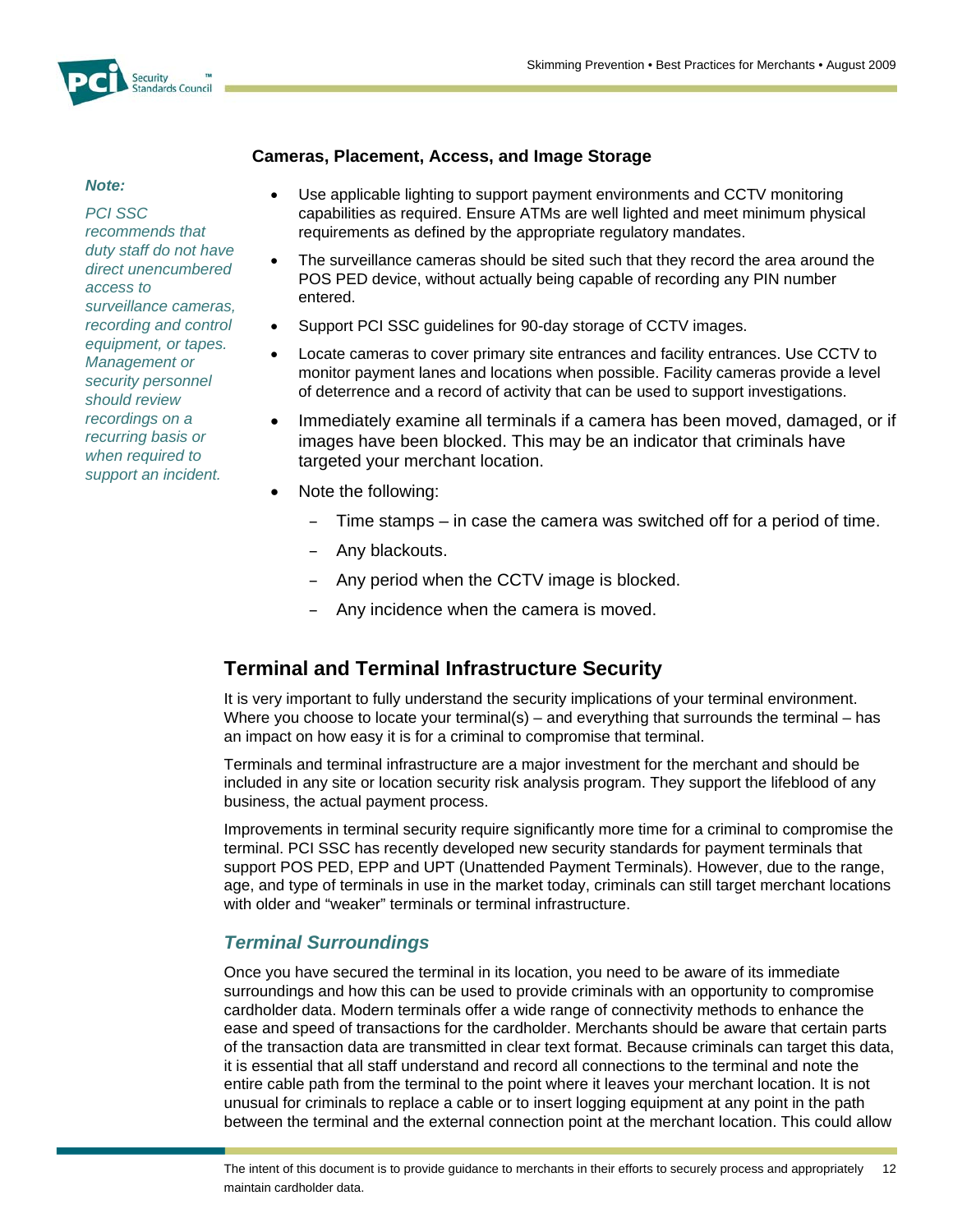

a criminal to eavesdrop on the terminal's communication, regardless of the method you use to transmit card data to either your host or your head office.

#### *IP Connectivity*

<span id="page-12-0"></span>

 *Do NOT drill into terminals to connect cables, as this triggers security mechanisms inside the terminals, which will cause them to stop working.*

<span id="page-12-1"></span> *Criminals will often try to steal a terminal to allow them more time to compromise it, and will later return it.*

Many terminals are connected directly to their host via the Internet. This "IP connectivity" enables transactions to be performed much quicker as you do not need to wait while the terminal dials up to make the connection. Also, Internet data transfer speeds are significantly quicker. However, like every computer connected to the Internet, such terminals are at risk of attack and compromise from malware, viruses, denial-of-service attacks, etc.

- If terminal connections use shared wire with other merchant business applications in the retail facility, note any impact to other applications and remember to include a review of terminals and payment technology accordingly.
- Secure terminal cabling in public areas with conduit, or within physical structures where possible. The intent should be to make it as difficult to identify and access payment terminal wiring and cabling as possible, requiring more time on site for a criminal to tamper with it.
- Do not identify or tag the cable as terminal cable in your facility. If tagging is required, develop a code that limits easy identification of the cable as a payment terminal cable.
- $\rightarrow$  Consider cable locks: Some terminals have slots so that you can attach a cable lock (as used to secure laptop computers) to the terminal. This can then be threaded through the cable connecting the terminal to the cash register and then secured to prevent both the terminal and the cable from being compromised. *This is strongly recommended as a*  **best practice.** To insert a skimming device, it is often necessary to remove the terminal from its location, or swap the existing terminal for another compromised terminal.

# *Individual Terminal Data*

An essential step in protecting your terminals is to record the number, type, and location of each of your terminals. Such details will allow you to easily determine whether you have been targeted. See Appendix B for an example checklist on how to track and mange this data. For each terminal:

- Record its make, model, and serial number.
- Record its location in the store (unless the terminals are removed and secured when the store is closed).
- Record the condition and location of any labels.
- Record the exact details of any security labels.
- For PIN pads and POS PED devices connected to an electronic cash register, or separate host system, record how the terminal is connected.
- Record how many connections (leads, plugs, aerials, etc.) are normally associated with each terminal. Record the style, type, and color of each connector, or take a photograph to show the number and the type of connectors used.
- Mark each terminal with an ultra-violet (UV) security pen to provide a unique identifier for that terminal,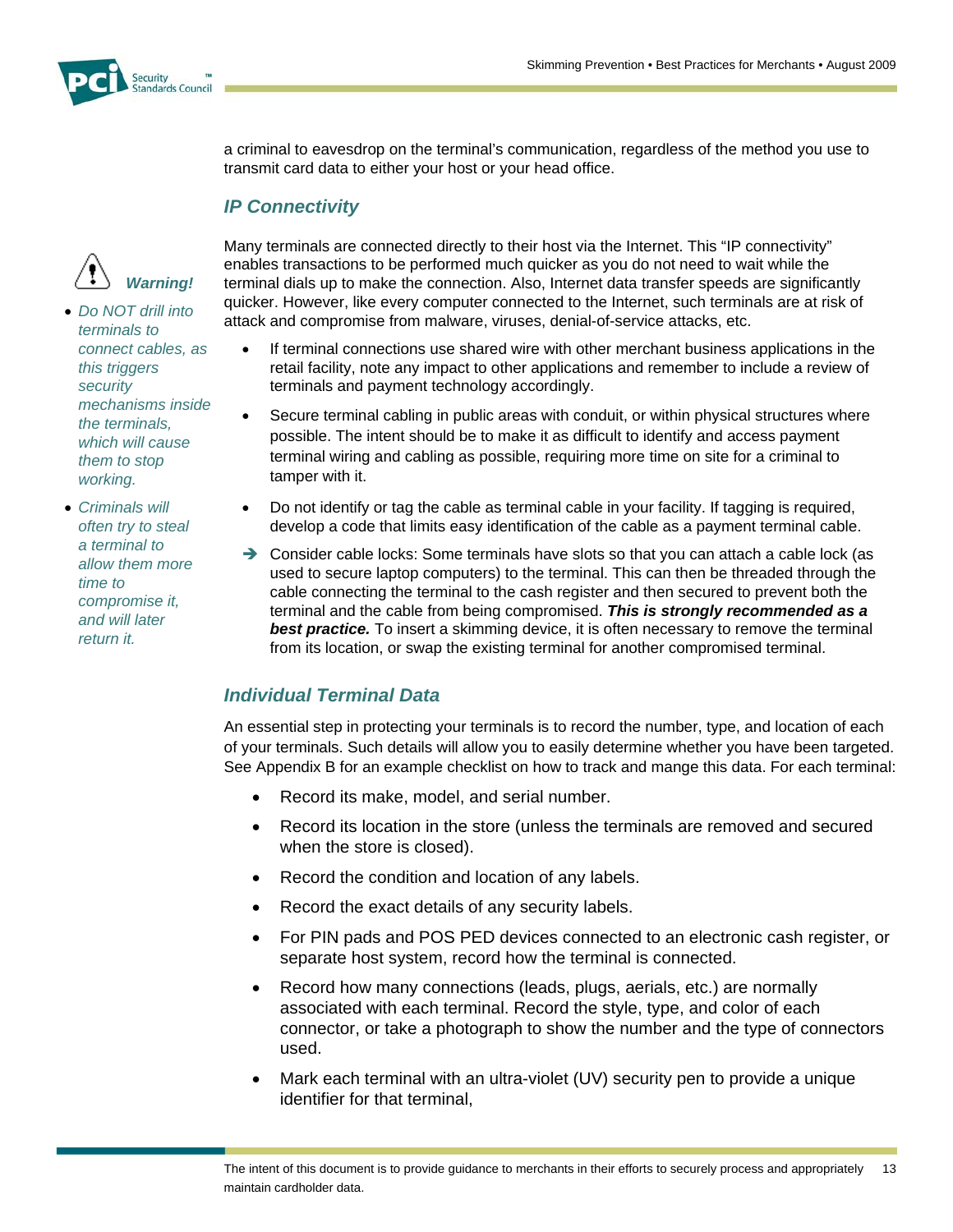

#### **Additionally:**

- Use the security standards for POS PED and UPT to support your overall terminal security program.
- Replace older terminals (weaker terminals) with approved PCI SSC terminals.

#### *Terminal Reviews*

Use the sample forms in Appendix B to track and monitor terminal assets. Ensure these are reviewed on an ongoing basis by merchant or security staff.

 $\rightarrow$  Build these terminal reviews into your shift changes, security quard tours of your facility, and/or when a terminal service call is initiated. Make it habit and a daily procedure to document and monitor your terminal environment, and train your staff to the importance of terminal and terminal infrastructure security.

#### *Terminal Purchases and Updates*

It may be necessary at certain points throughout the lifetime of the terminal to update the software of the terminal, or import new keys. Any process that involves changes to the terminal introduces increased risks. Before commencing any changes, modifications, or updates, ensure that you obtain the correct authorizations, and that only legitimate personnel are involved in the process.

When performing updates, especially the loading of new keys, it is essential that you:

- Maintain dual control at all stages.
- Complete and retain proper logs and control sheets.

When purchasing new terminals, make sure they have been approved and meet the requirements of the PCI PTS Security Evaluation Program and the DSS. Check the particular model numbers, including the hardware revision and firmware revision, to ensure that the model is compliant.

Refer to [www.pcisecuritystandards.org/pin](http://www.pcisecuritystandards.org/pin) for a list of all PCI-approved terminals.

#### <span id="page-13-2"></span>*Terminal Disposal*

Merchants need to dispose of old terminals in a secure and consistent manner. Some items to consider:

- Return old terminals to authorized dealers via secure shipping or direct pick-up when new terminals are installed. This may make business sense for the merchant, in addition to providing a secure manner to dispose of old terminals.
- Clear terminal operating system and application data from all memory when possible. Check with the terminal manufacturer to help determine requirements.
- Remove all tags and store or business identifiers.
- If possible, develop a contract with an authorized vendor who can help dispose of electronic materials and components in a secure and environmentally friendly manner.
- If possible, do not dispose of terminals in trash containers or dumpsters associated with your store, for the obvious reasons.

<span id="page-13-1"></span><span id="page-13-0"></span>*PCI SSC strongly recommends that you purchase terminals either directly from the vendor, or through a legitimate and recognized distributor. Although there are companies that offer refurbished terminals for sale, merchants must be cautious when using these suppliers to ensure that they fully understand the history of the terminals and can confirm with the vendor the security and integrity of any terminals purchased.*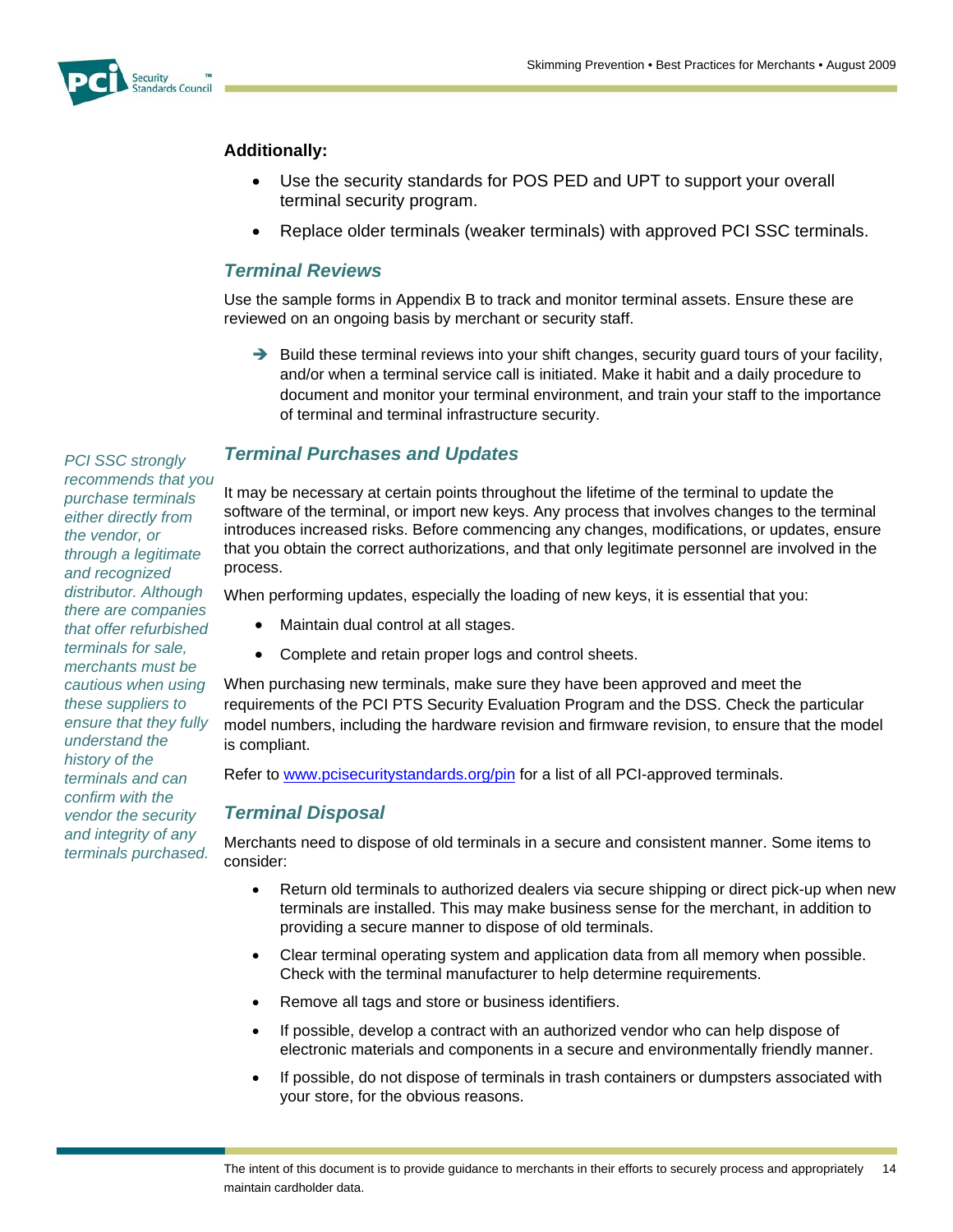<span id="page-14-0"></span>

#### *PIN Protection*

As well as capturing the Track 2 data containing details of the cardholder's account number, the criminals will also wish to obtain the PIN to maximize the compromise. The PIN, once entered, is encrypted throughout the data chain so the criminal must either compromise the terminal to allow PIN capture during entry, or—more commonly—insert a miniature camera to observe and record the PIN as it is entered.

Digital technology has enabled cameras to become significantly smaller. Criminals can hide the devices in numerous ingenious ways, so their presence may not be obvious to staff or customers. Criminals have been known to hide cameras in:

- False ceilings above PIN Pads
- Boxes used to hold leaflets
- Charity boxes next to PIN Pads

Understanding how and where criminals can hide cameras helps to reduce such threats. While the area around a cash desk is a prime location for merchandise, it is essential that stands containing goods, leaflets, or even charity boxes must not be situated next to, or near,

PIN Pads or POS terminals. Train staff to be aware of any changes to the area around the till, especially any new boxes that appear, which could house a covert camera.

As part of the ongoing check of your merchant location, staff should also pay close attention to the ceiling area, especially where there is a false ceiling. It is very difficult to spot the very small hole required for the camera, so look for the more obvious signs of entry or change, such as a tile that has been lifted, moved, or handled. Refer to Chapter 1, "Examples of Terminal Fraud," for a visual example.

#### *Wireless Terminals*

<span id="page-14-1"></span>Modern payment terminals can offer various methods of wireless connectivity. This may enable those merchants without access to a dedicated telephone network, the capability of accepting debit and credit transactions, or to provide a better service to cardholders.

Wireless connectivity allows the terminal to be removed from the cash desk, such as in a restaurant where the terminal can be taken to a table to allow the customer to pay their bill without losing sight of their payment card.

While this offers benefits to the cardholder and further limits the exposure to employee skimming activity, the risk to the merchant is that it is very easy for a criminal to steal such a terminal, modify it, and return it without anyone realizing it has gone.

→ It is therefore essential that you know how many terminals are in use each day, and *devise a method to identify quickly who has the terminal at any particular time. For example, you could give each staff member a token, which they must leave at the cash desk whenever they take the terminal away.* 

The types of terminals mentioned above are usually either "Bluetooth" or "Wi-Fi" enabled. You must be aware that, although designed to operate over short ranges, criminals can intercept Bluetooth and Wi-Fi signals over significant distances, and certainly beyond the walls of your merchant location. (See "Examples of Terminal Fraud" in Chapter 1.) It is therefore essential that you enable all proper security functions on the terminal and, where necessary, apply all security updates and patches.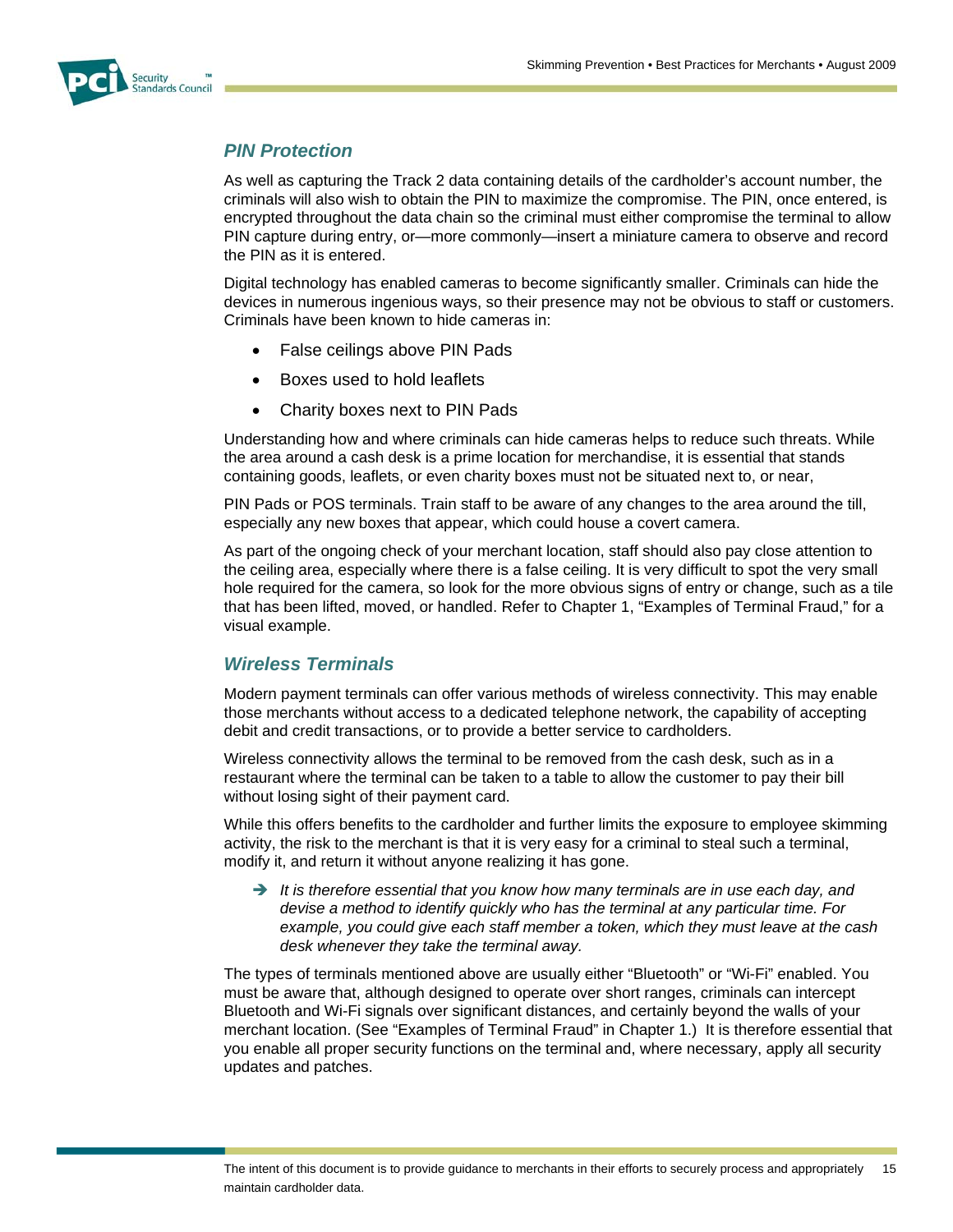

These terminals connect to their host system via the GPRS (mobile phone) network. This allows merchants who are not at fixed locations, such as music concerts or festivals, to accept credit and debit card payments. As there is no fixed location, it is you, the merchant, who is responsible for ensuring the integrity and security of the terminal and that you store it securely when it is not in use.

# <span id="page-15-0"></span>**Staff and Service Access to Payment Devices**

To talk about staff in relation to criminal activity is a very sensitive topic. Naturally most employers consider their staff to be loyal, hardworking, and trustworthy. But that trust needs to be validated and established at the time of hire, and then proven over time by appropriate behavior. We need to recognize that all businesses need to measure an employee's level of responsibility and protect access to sensitive data and payments on an on going basis.

It is important to be aware that employees may have a criminal background at the time of hire or develop criminal intent over their time of employment. Internal fraud committed by staff is a very difficult subject to address but we need to recognize it can be the most insidious and damaging type of theft that a business encounters. Unfortunately, it is a fact that employees hired into certain business types have conducted skimming.

### *Staff as Targets*

<span id="page-15-1"></span>Staff members maybe considered prime targets for criminals using either bribery or coercion, especially in high-risk merchants where the number of staff on duty at any one time is limited. Criminals may offer up to a year's salary to a sales assistant to "look the other way", or even to help with skimming cards. They may also target the employee's family in order to coerce the employee to carry out its fraudulent work. Therefore:

- Your company must have a specific policy covering these issues to allow staff to report any kind of inappropriate approach to them by criminals.
- Staff must be able to report to senior management anonymously, as it has been known for criminals to target store managers.
- Train your staff to be aware of the types of fraud attacks criminals may attempt and the risk to them. The staff needs to understand the necessity of completing regular terminal and terminal infrastructure checks, and learn how to spot any changes that could indicate that an attack has taken place.

#### *Hiring and Staff Awareness*

<span id="page-15-2"></span>When hiring new staff, the merchant should always conduct a background check where allowed by law. These background checks help protect the merchant and the consumer and allow the merchant to make an informed decision on an applicant at the time of hire.

 Background checks could and should include validation of employee data as supplied in the hiring process, a criminal check, a financial/credit check, and an education check. Previous employment history should also be in scope when applicable. This is the best way to validate a new employee's statements and ensure you are hiring the best possible candidate.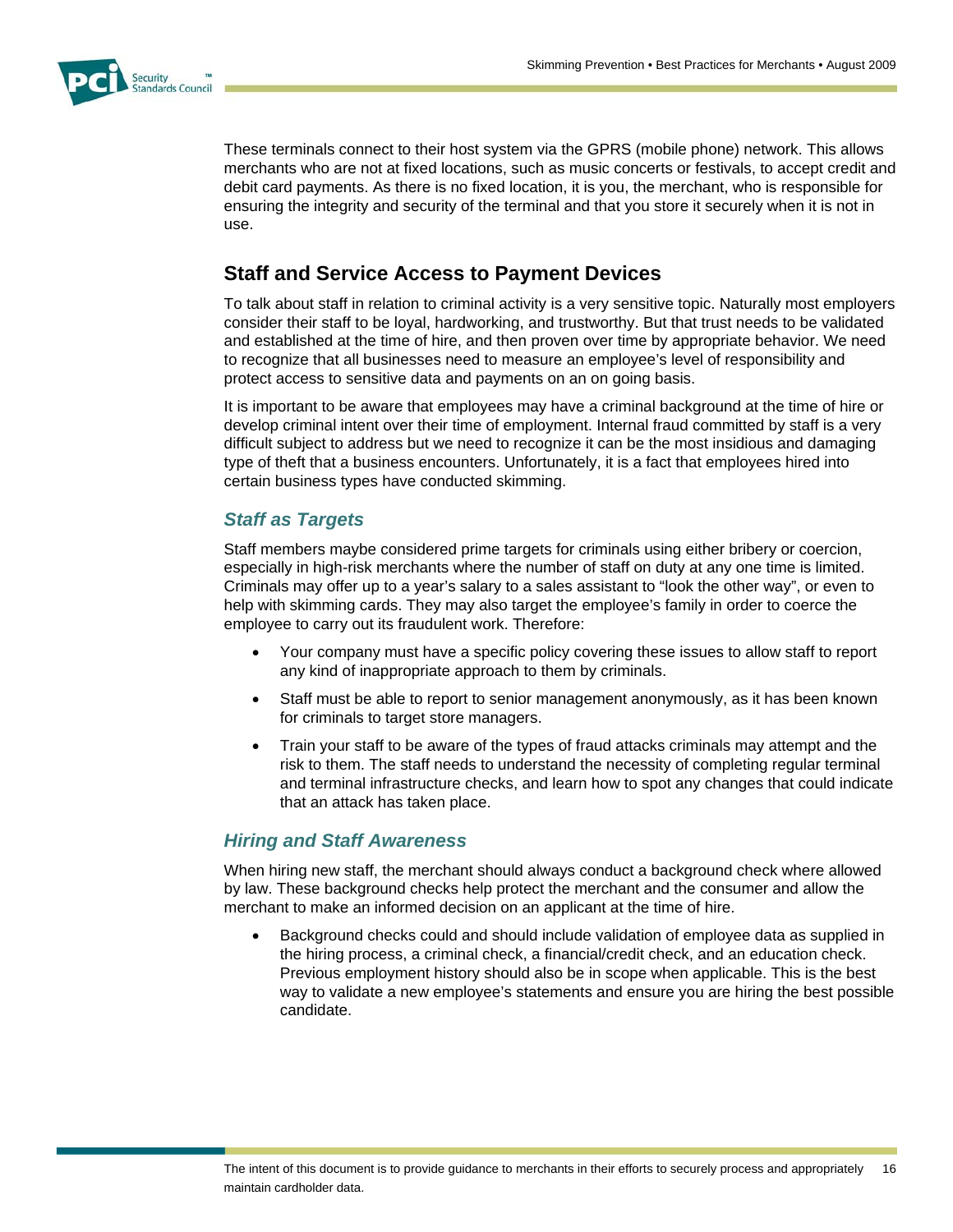

If background checks are not allowed by law, or not available, then the merchant should at least have the following data on the employee:

- Full name
- Full address and telephone number
- Date of birth
- Photo
- Previous work history
- References
- National ID, Social Security Number, etc.

It is essential to train all new staff to ensure that they know how to protect the terminal environment by being aware of what to look out for.

In addition all staff should understand the notification and escalation process to report and event:

- The procedure for escalating concerns about a terminal.
- Who to contact if they have concerns about terminal security.
- How to contact senior management if they discover a compromise.
- How management or the employee should contact local law enforcement if someone threatens or attempts to bribe them to compromise terminals or payment data.

#### *Outside Personnel and Service Providers*

<span id="page-16-0"></span>In addition, there are personnel that support payment terminals or terminal infrastructure not directly controlled by the merchant. These personnel can range from terminal service technicians, security officers, facility maintenance personnel, telephone personnel, mall staff, etc. Though not directly controlled or managed by the merchant, merchants can indicate the type of service and behavior they want on their premises and in the service of their equipment. Insist on background checks for these personnel from your service providers. Communicate how you want incidents reported to you when discovered by these personnel.

- Service level agreements can and should be leveraged by the merchant to get additional checks and controls from these service providers for terminal checks, terminal infrastructure support, and physical security controls when applicable.
- If it becomes necessary to call a service engineer, you must clearly agree to a time, date, and if possible confirm the name of the service engineer who is to conduct the service.
- If a service engineer, or someone purporting to be a service engineer, arrives at your merchant location unannounced, then you must not allow any access to any terminals until you have verified that person's credentials. This must include contacting the vendor, or service company, to confirm their identity.
- All work undertaken by the service engineer must be written down in a report, which is retained for at least six months.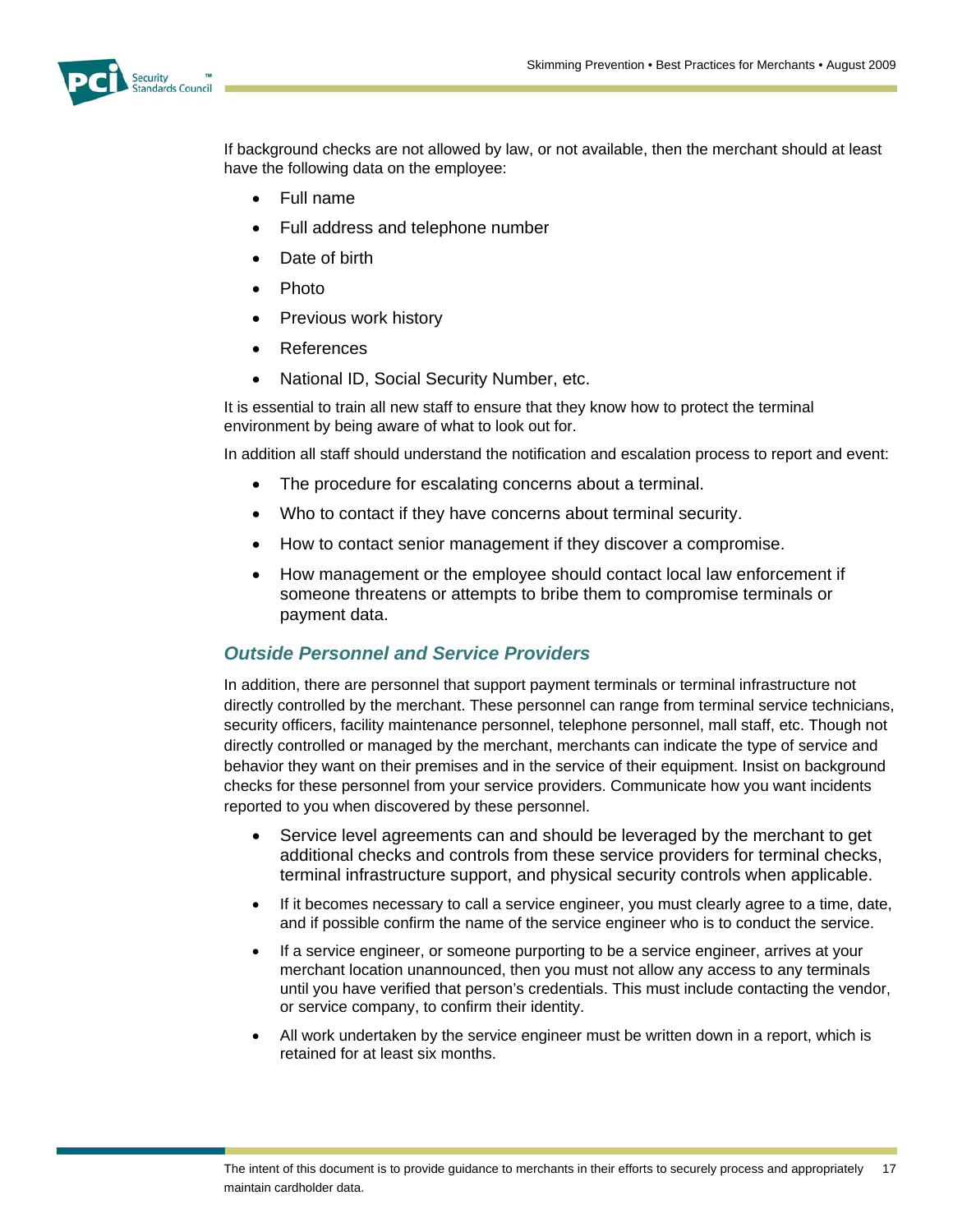

<span id="page-17-1"></span><span id="page-17-0"></span>*Appendix A provides an example of a risk analysis questionnaire that could be used by merchants to assess their terminal and terminal infrastructure.*

# **Risk Analysis of Terminals and Terminal Infrastructure**

In addition to the guidelines, PCI SSC recommends merchants seek out and use qualified security professionals and consultants to help them assess risk at their retail locations and terminal environments. Because of the variety and types of merchant POS environments in the marketplace, merchants can come to different conclusions of exactly how best to implement mitigating controls for skimming attacks, using the guidelines below as a baseline.

A risk analysis process for skimming attacks and the POS, at a minimum, should include the identification of assets, the identification of threats, and the probability of the threat's taking place. This in turn should lead to the identification of those countermeasures and controls that best mitigate the threat at a specific merchant location and POS environment.

#### *Identification of Assets*

The identification of assets is a critical first step to any risk analysis process. In this case we are focused on the terminal and terminal infrastructure. In the section marked "Terminal and Terminal Infrastructure Security" we have indicated the level of detail required to have a very clear understanding of your terminal environment. Asset identification would include the number of terminals, their location and surroundings, the number of ports, asset identification tags, wire or cable identification, routers, cabling, etc.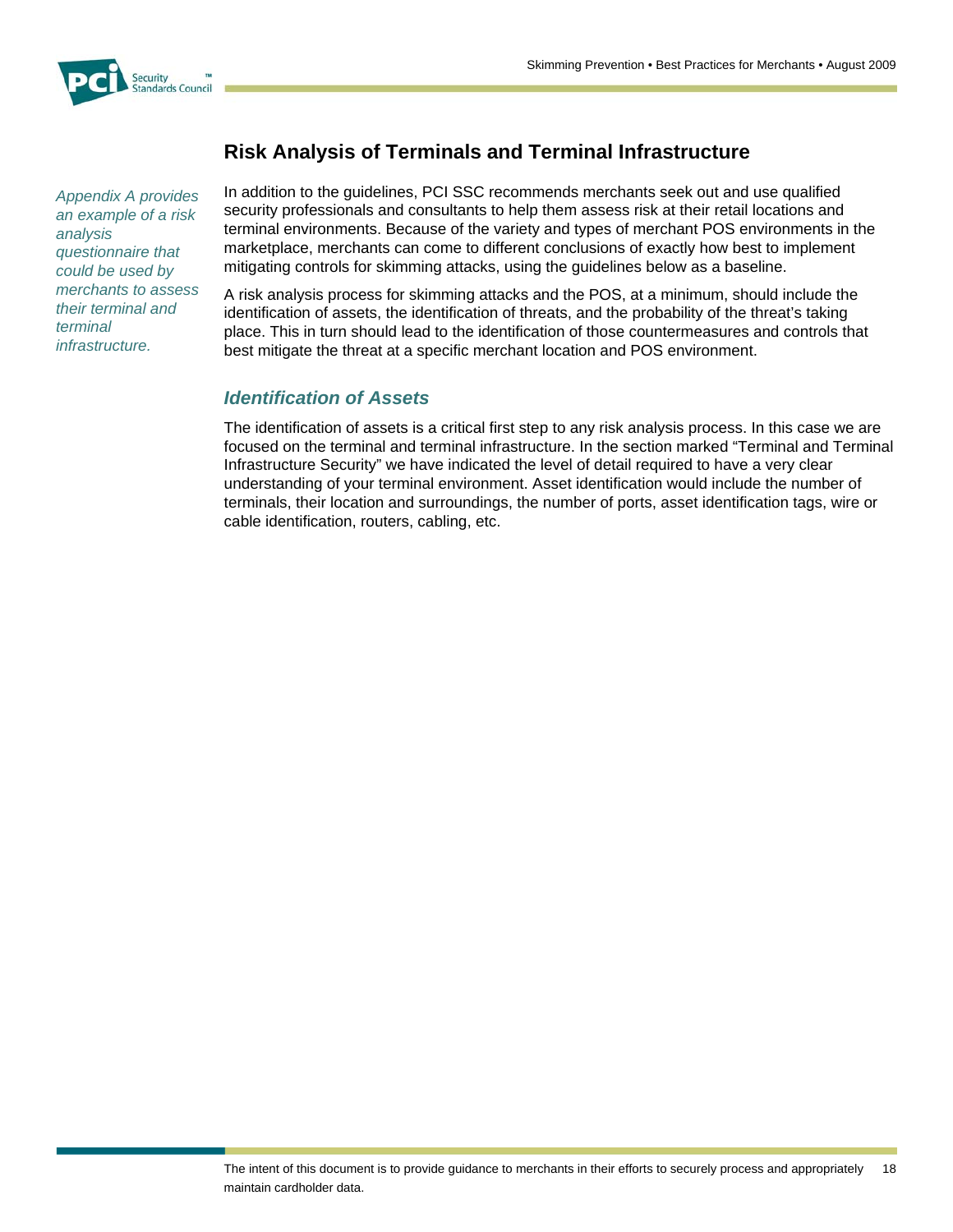<span id="page-18-0"></span>

# *Threat and Probability*

We have spoken in detail on the extent of the threat associated with skimming and its impact to all constituents in the payment channel. What we have not discussed is probability of the threat. Probability is based on likelihood that a skimming incident will take place at your location. We have identified the fact skimming takes place at an ongoing, recurring, daily basis. It is one of the three most common threats or fraud types the payment industry deals with, and we believe at least dozens of events take place on a daily basis, globally. We have also discussed the concept of location and business type that attract skimming interests, which raises the vulnerability of any given merchant to this attack.

#### <span id="page-18-1"></span>*Severity*

The other concept that merchants should be aware of is the severity of a skimming attack. This can be qualified by the number of accounts compromised and the dollar loss associated with any given card compromised within the skimming attack. Hundreds of cards can be compromised very quickly within a skimming attack, with average losses ranging at few hundred US dollars per card. Skimming attacks in total can range from a few thousand to millions of dollars. This does not include the other types of costs associated with the skimming event, such as customer notification and card replacement, merchant remediation, fines, etc.

There have been many cases where criminals have:

- Stolen terminals from cash lanes and desks not in use,
- Broken into a store and taken only the terminals,
- Broken into a store and compromised the terminals,
- Hidden themselves in the store until it closed and compromised the terminals overnight, leaving when the store re-opened, or
- Swapped a good terminal for a compromised terminal, using large items to block attendants' line of sight.

#### *High Transaction Volume*

<span id="page-18-2"></span>Merchants with a high volume of payment transactions are also at risk. For the criminal, the intent is to get as much account and PIN data as possible in the shortest amount of time. Merchants fitting this risk profile normally have significant numbers of payment transactions for smaller dollar amounts. Petrol stations are an example of both unattended terminal risk and high payment volumes, making them prime targets for skimming activity. Other merchant locations and or business types also fit this profile.

#### *Terminals with Heavy Use*

<span id="page-18-3"></span>A single payment terminal used for a large number of transactions may attract criminal intent. (Instore ATMs are a good example, or where relatively few terminals support a business.) The idea is to capture as many accounts as simply and quickly as possible—it's more efficient to compromise one terminal with high activity than to attack three terminals with the same volume of accounts.

#### *High-Volume Sales Periods*

<span id="page-18-4"></span>As you develop operational business and security controls for peak activity, keep in mind that criminals also target merchants during busy sales times, whether they be holidays or special events. Again, the intent is to capture as many accounts and PINs in as short a time as possible.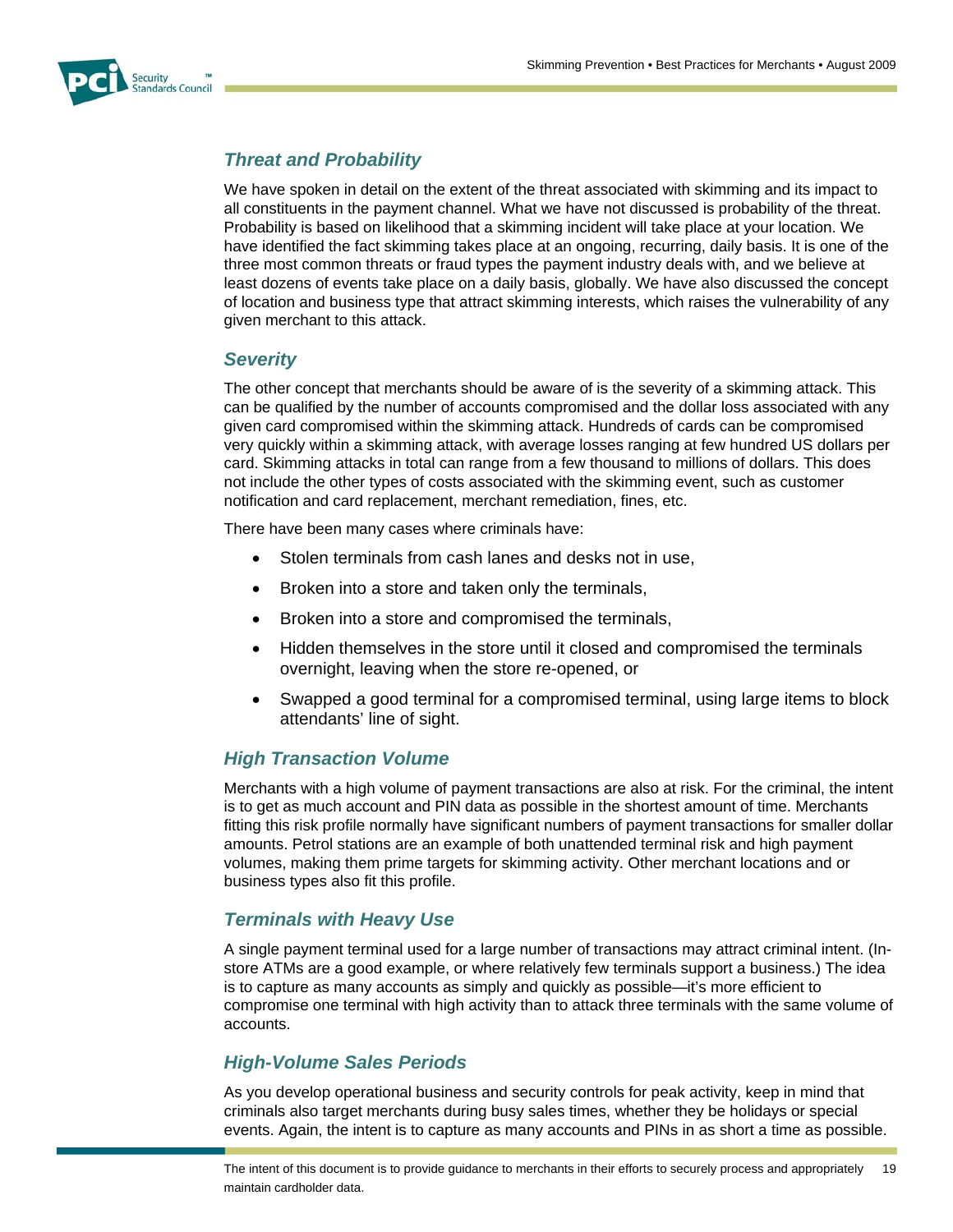<span id="page-19-0"></span>

# **The Impact of Skimming Attacks**

The impact of skimming is significant for all the constituents involved in payment services. Skimming attacks undermine the integrity of the payment system and process, employee trust, industry relationships, and consumer trust and behavior in merchants. There is a cost to skimming attacks that is over and above the actual loss of monies, goods, and services.

#### *Card-Issuers and Payment Networks*

<span id="page-19-1"></span>For banks and the various sources of funding for payment cards, the issue is direct financial loss and loss of trust in the payment system. The cost of the fraud itself, incremental monitoring requirements, investigative efforts, consumer notification efforts, and the cost to replace cards are just some of the issues associated with a skimming incident for the issuing banks and payment networks.

#### *Merchants*

<span id="page-19-2"></span>For the merchant, recent attacks in the headlines have led to realization that a single fraud incident can put merchants out of business or at the very least significantly impact their brand and the trust people have in them. Skimming fraud is one of the top three fraud types a merchant must address. Consumers are becoming more aware of which merchants protect their information and which ones do not and are taking their business to different locations or merchants and modifying their choice of payment type accordingly. Any move back to historical payment types (checks, cash, etc.) should be seen as a troublesome and costly trend for merchants. A merchant has the additional challenge and cost of dealing with a skimming event to include the cost of forensics and system analysis, system upgrades based on recommendations, industry fines, lawsuits, employee terminations, loss of goodwill, and other liability concerns.

#### *Consumers*

<span id="page-19-3"></span>The loss of consumer trust in their payment brand and the payment system is not good for anyone involved in the payment chain. Not only must the consumer deal with the inconvenience of their compromised account data but they are also challenged to return to their normal payment practices after such an event. This loss of trust is leading to strained relationships between merchants, merchant-servicing financial institutions, and the various payment networks. Some observed consumer behaviors after a skimming incident are very disconcerting for both financial institutions and merchants. They include but are not limited to changes in buying patterns, changes to shopping locations, self-reduction of credit lines, movement to alternate payment methods and their respective cost management (cash), and less use of direct debit card products at the point of sale (specifically when a PINs are also compromised).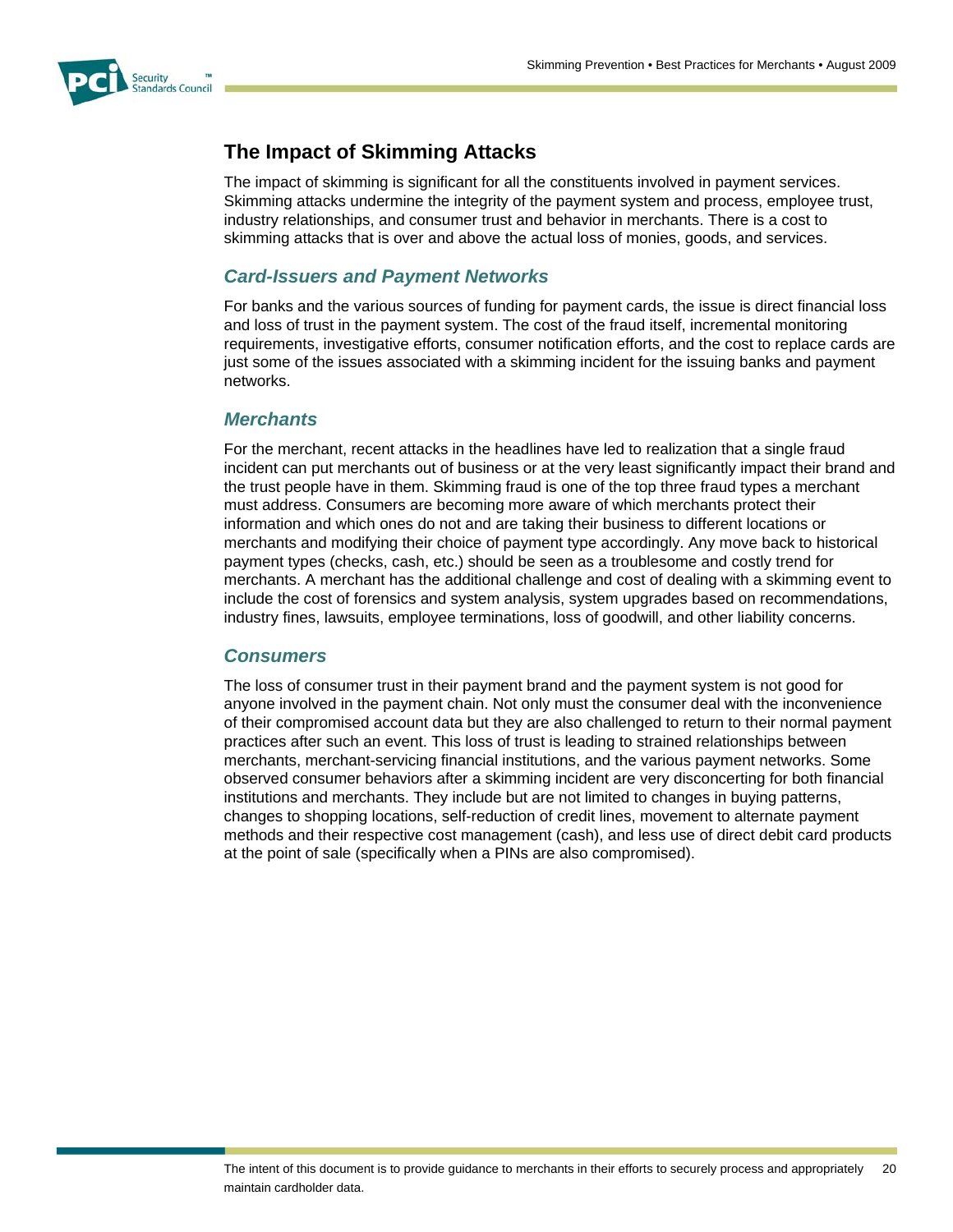<span id="page-20-0"></span>

# **Appendix A: Risk Assessment**

This Appendix enables you to determine the risk category that applies to your particular merchant location.

Complete the following questionnaire to determine a "vulnerability score," and therefore the risk category applicable to your merchant premises. For each question, there are two or more possible answers, each of which has a particular value. For each question, enter the relevant value under "Your Score."

### <span id="page-20-1"></span>**Risk Assessment Questionnaire**

| No.            | Question                                                 | <b>Finding</b>        | Value          | Your<br>Score |
|----------------|----------------------------------------------------------|-----------------------|----------------|---------------|
| 1              | Where are your merchant premises located?                | Town center           | 1              |               |
|                |                                                          | Shopping mall         | 1              |               |
|                |                                                          | Out of town           | $\overline{2}$ |               |
| 2              | Are your merchant premises isolated?                     | Yes                   | 1              |               |
|                |                                                          | <b>No</b>             | 0              |               |
| 3              | If the answer to question 1 is "Out of town" and         | $1 - 3$               | 3              |               |
|                | to question 2 is "No," how many shops or                 | $4 - 10$              | $\overline{2}$ |               |
|                | businesses are in the same location as your<br>premises? | >10                   | 1              |               |
| 4              | Are your premises located at, or near, a major           | Yes                   | 1              |               |
|                | highway?                                                 | <b>No</b>             | 0              |               |
| 5              | Are your merchant premises open                          | 24 hours              | 2              |               |
|                |                                                          | <b>Extended hours</b> | $\overline{2}$ |               |
|                |                                                          | $9 - 5$ (or similar)  | 1              |               |
| 6              | How many days per week are your premises<br>open?        | $\overline{7}$        | $\overline{2}$ |               |
|                |                                                          | 6 or less             | 1              |               |
|                |                                                          | Seasonal              | $\overline{2}$ |               |
| $\overline{7}$ | During public holidays, are your merchant<br>premises    | Open                  | $\mathbf{1}$   |               |
|                |                                                          | Closed                | 0              |               |
| 8              | Do your premises have CCTV that is recorded?             | Yes                   | 0              |               |
|                |                                                          | <b>No</b>             | 1              |               |
| 9              | Do staff have access to the CCTV and the                 | Yes                   | 1              |               |
|                | recorded data?                                           | <b>No</b>             | 0              |               |
| 10             | Whilst your premises are open, how many staff            | $<$ 3                 | 3              |               |
|                | are on duty?                                             | $4 - 10$              | 2              |               |
|                |                                                          | >10                   | 1              |               |
| 11             | During opening hours, do your premises have a            | Yes                   | 0              |               |
|                | duty manager working on site?                            | <b>No</b>             | $\overline{2}$ |               |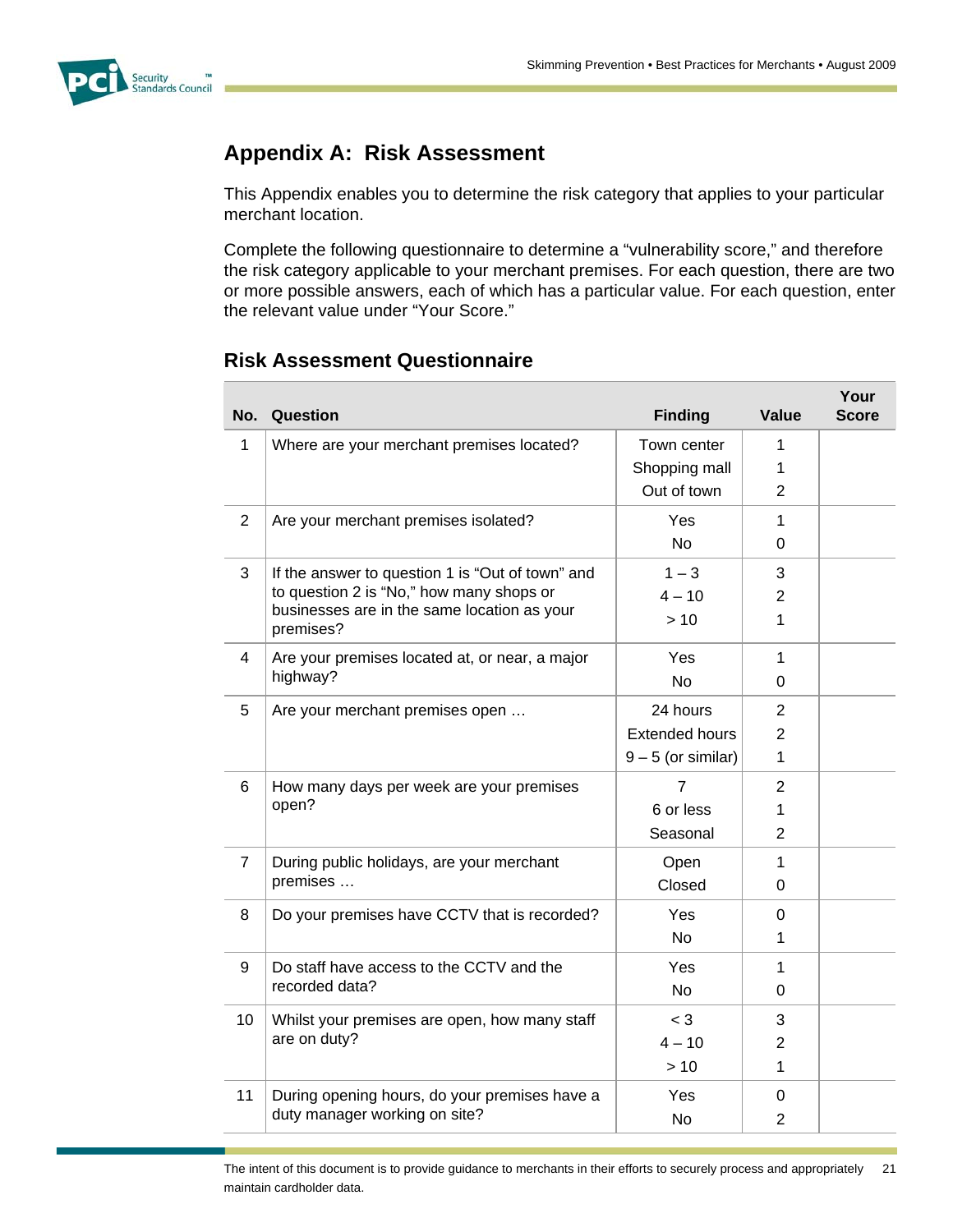

| No. | Question                                                                                                                                                  | <b>Finding</b>        | Value         | Your<br><b>Score</b> |
|-----|-----------------------------------------------------------------------------------------------------------------------------------------------------------|-----------------------|---------------|----------------------|
| 12  | Are your staff                                                                                                                                            | <b>Skilled</b>        | 0             |                      |
|     |                                                                                                                                                           | Semi-skilled          | 1             |                      |
|     |                                                                                                                                                           | Unskilled             | 2             |                      |
| 13  | Do you employ seasonal staff?                                                                                                                             | Yes                   | $\mathbf{1}$  |                      |
|     |                                                                                                                                                           | <b>No</b>             | 0             |                      |
| 14  | Do you employ casual staff?                                                                                                                               | Yes                   | $\mathbf 1$   |                      |
|     |                                                                                                                                                           | <b>No</b>             | 0             |                      |
| 15  | Do you have a high turnover of staff (>20 per<br>year)?                                                                                                   | Yes                   | 1             |                      |
|     |                                                                                                                                                           | N <sub>o</sub>        | 0             |                      |
| 16  | When your business is closed, are contract<br>cleaners allowed onto the premises?                                                                         | Yes                   | 1             |                      |
|     |                                                                                                                                                           | No                    | 0             |                      |
| 17  | If the answer to question 16 is "Yes," are the<br>cleaners escorted?                                                                                      | Yes<br><b>No</b>      | 0             |                      |
|     |                                                                                                                                                           |                       | 1             |                      |
| 18  | Do you use a hybrid or "slide-and-park" reader<br>for chip card transactions?                                                                             | Yes                   | 1             |                      |
|     | Do you have checkout desks that are not used<br>during normal business hours?<br>When not in use, do your POS PED devices<br>remain at the checkout desk? | No.                   | 0             |                      |
| 19  |                                                                                                                                                           | Yes<br>N <sub>o</sub> | 1<br>0        |                      |
|     |                                                                                                                                                           |                       |               |                      |
| 20  |                                                                                                                                                           | Yes<br>No             | 1<br>0        |                      |
|     |                                                                                                                                                           |                       |               |                      |
| 21  | Are checkout desks that are not in use<br>monitored and recorded by CCTV?                                                                                 | Yes<br>No             | $\Omega$<br>1 |                      |
|     |                                                                                                                                                           |                       |               |                      |
| 22  | Do your premises have a high, regular, or low<br>throughput of customers per day, or do you have<br>peak periods at certain times of the day?             | High<br>Regular       | 3             |                      |
|     |                                                                                                                                                           | Low                   | 1             |                      |
|     |                                                                                                                                                           | Peak periods          | 2             |                      |
| 23  | Are there particular days in the week when you                                                                                                            | Yes                   | 1             |                      |
|     | are very busy?                                                                                                                                            | No                    | 0             |                      |
| 24  | Are there special times throughout the year<br>when you are particularly busy?                                                                            | Yes                   | 1             |                      |
|     |                                                                                                                                                           | No                    | 0             |                      |
| 25  | If you open during public holidays, are these<br>particularly busy days for you?                                                                          | Yes                   | 1             |                      |
|     |                                                                                                                                                           | No                    | 0             |                      |
| 26  | Has your business been approved to PCI Data                                                                                                               | Yes                   | 0             |                      |
|     | <b>Security Standards?</b>                                                                                                                                | No                    | 1             |                      |
|     |                                                                                                                                                           | Don't know            | $\mathbf 1$   |                      |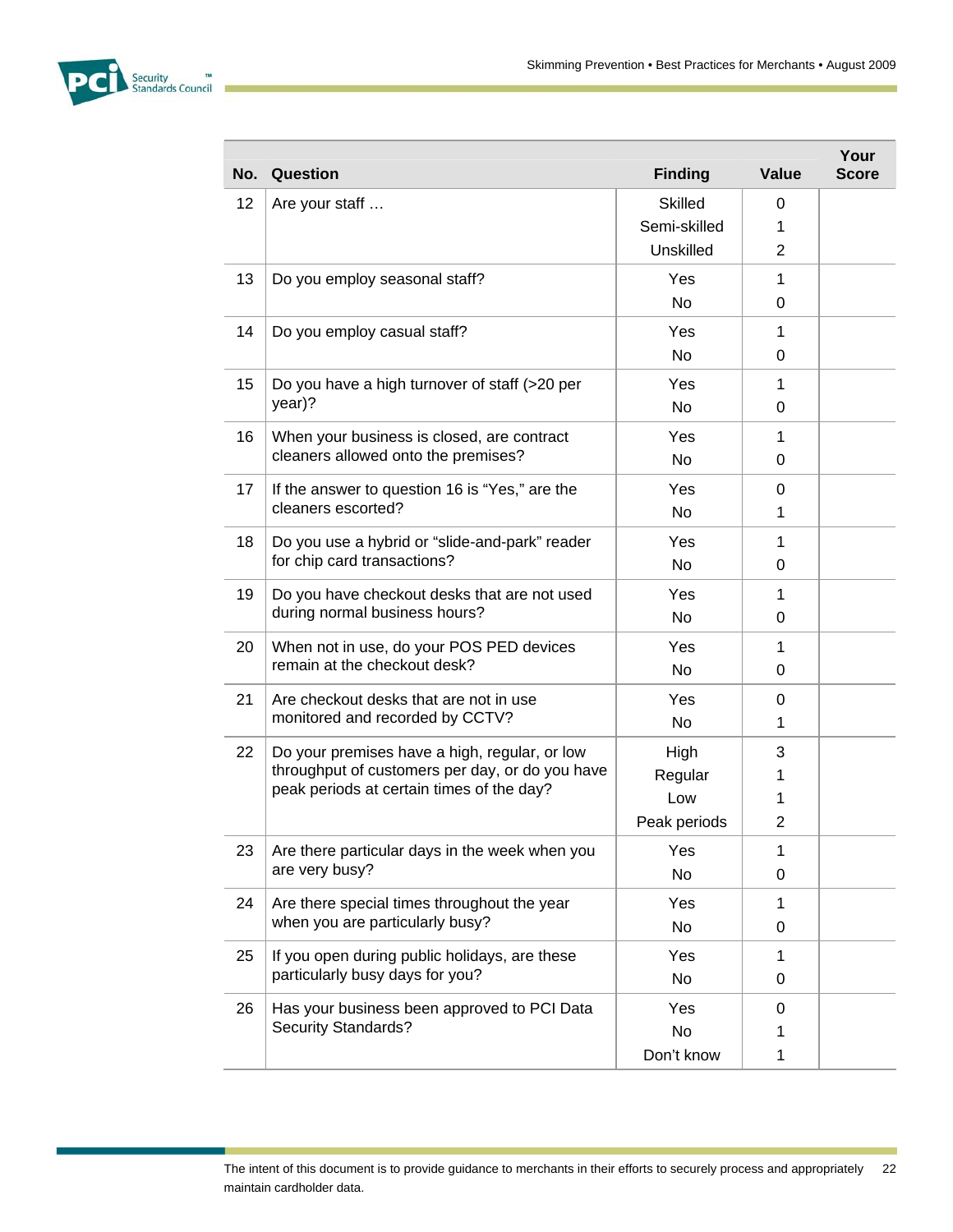

| No. | Question                                                                       | <b>Finding</b>      | Value    | Your<br><b>Score</b> |
|-----|--------------------------------------------------------------------------------|---------------------|----------|----------------------|
| 27  | Are all your terminals PCI POS PED approved?                                   | <b>Yes</b>          | $\Omega$ |                      |
|     |                                                                                | No.                 |          |                      |
|     |                                                                                | Don't know          |          |                      |
| 28  | Have your premises already been the subject of<br>a payment card fraud attack? | <b>Yes</b>          |          |                      |
|     |                                                                                | No.                 |          |                      |
|     |                                                                                | Don't know          |          |                      |
| 29  | Have your premises been burgled within the last<br>six months?                 | <b>Yes</b>          |          |                      |
|     |                                                                                | No.                 | 0        |                      |
|     |                                                                                | <b>TOTAL SCORE:</b> |          |                      |

# <span id="page-22-0"></span>**Risk Category**

When you have answered all questions, total the scores in the right-hand column to determine your overall vulnerability score and therefore your risk category.

| <b>Vulnerability Score</b> | <b>Risk Category</b> |
|----------------------------|----------------------|
| More than 25               | High risk            |
| $17 - 25$                  | Medium risk          |
| 16 or less                 | Low risk             |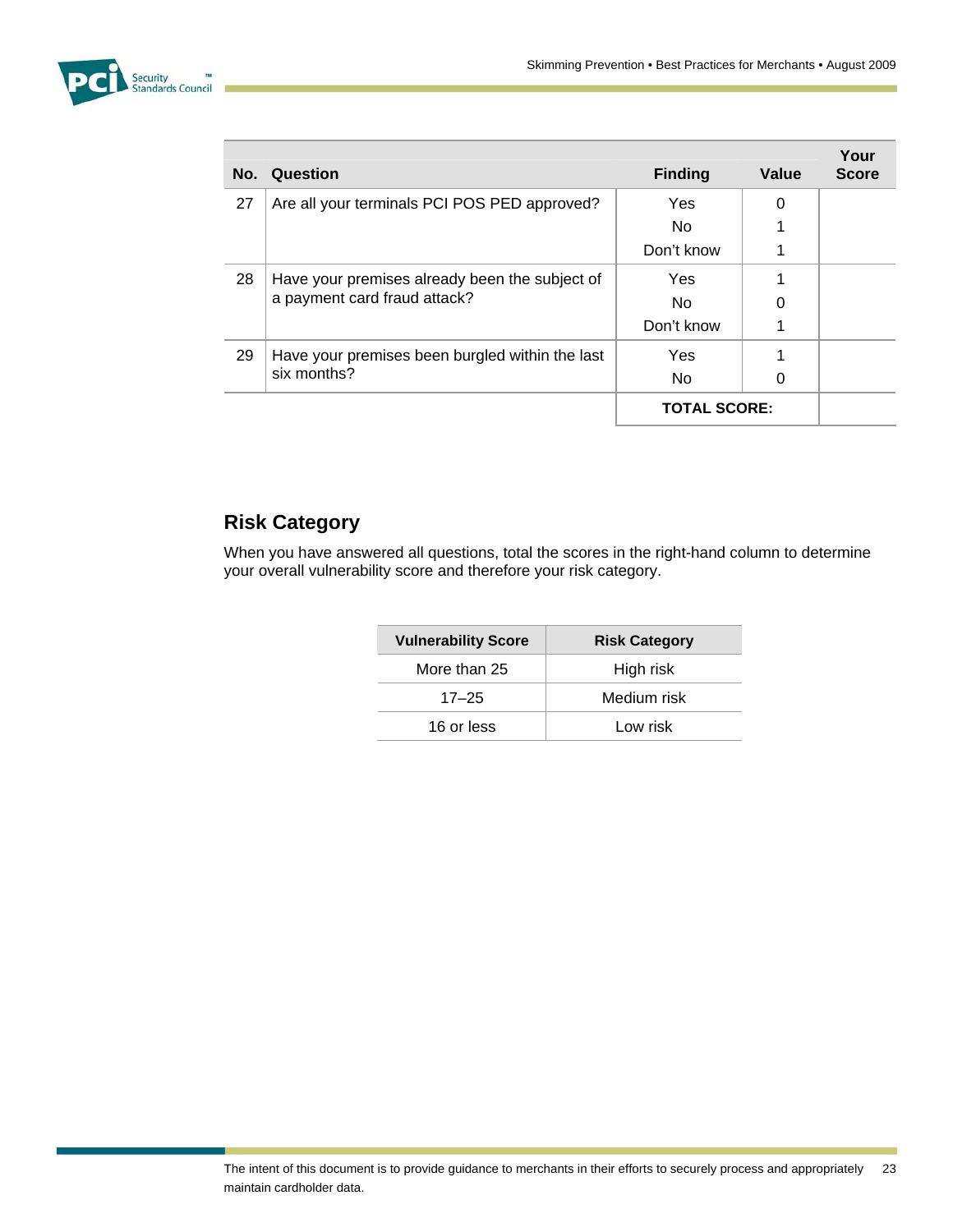<span id="page-23-0"></span>

# **Appendix B: Evaluation Forms**

This Appendix provides sample forms that you can use to verify the integrity of your terminals and terminal environment.

# **Terminal Characteristics Form**

Complete one copy of this form (or similar) for each terminal (PIN entry device or PIN pad) used at your location.

<span id="page-23-1"></span>

| <b>Terminal Description</b>                                                                                                                       |                           |
|---------------------------------------------------------------------------------------------------------------------------------------------------|---------------------------|
| Location:                                                                                                                                         | Location when not in use: |
| Make:                                                                                                                                             | <b>Model Number:</b>      |
| <b>Terminal Details</b>                                                                                                                           |                           |
| Serial number (on printed label):                                                                                                                 |                           |
| Serial number (on screen, if applicable):                                                                                                         |                           |
| General condition and appearance (color, existing marks,<br>scratches, etc.):                                                                     |                           |
| Location of manufacturer's security seals or labels:                                                                                              |                           |
| Details of manufacturer's security markings or reference<br>numbers:                                                                              |                           |
| Details of any UV markings applied to the terminal:                                                                                               |                           |
| How is this terminal connected to its host device?                                                                                                |                           |
| Connection #1: Connector type, color of lead:<br>$\bullet$                                                                                        |                           |
| Connection #2: Connector type, color of lead:<br>$\bullet$                                                                                        |                           |
| Connection #3: Connector type, color of lead:<br>$\bullet$                                                                                        |                           |
| Connection #4: Connector type, color of lead:<br>$\bullet$                                                                                        |                           |
| How many connections in total (all leads, plugs, aerials, etc)?                                                                                   |                           |
| Describe any display stands, charity boxes, or other<br>merchandising materials that are normally placed within the<br>vicinity of this terminal. |                           |
| Describe the "normal" condition of the ceiling above the<br>terminal (include scuffmarks, fingerprints, dislodged tiles, etc.).                   |                           |